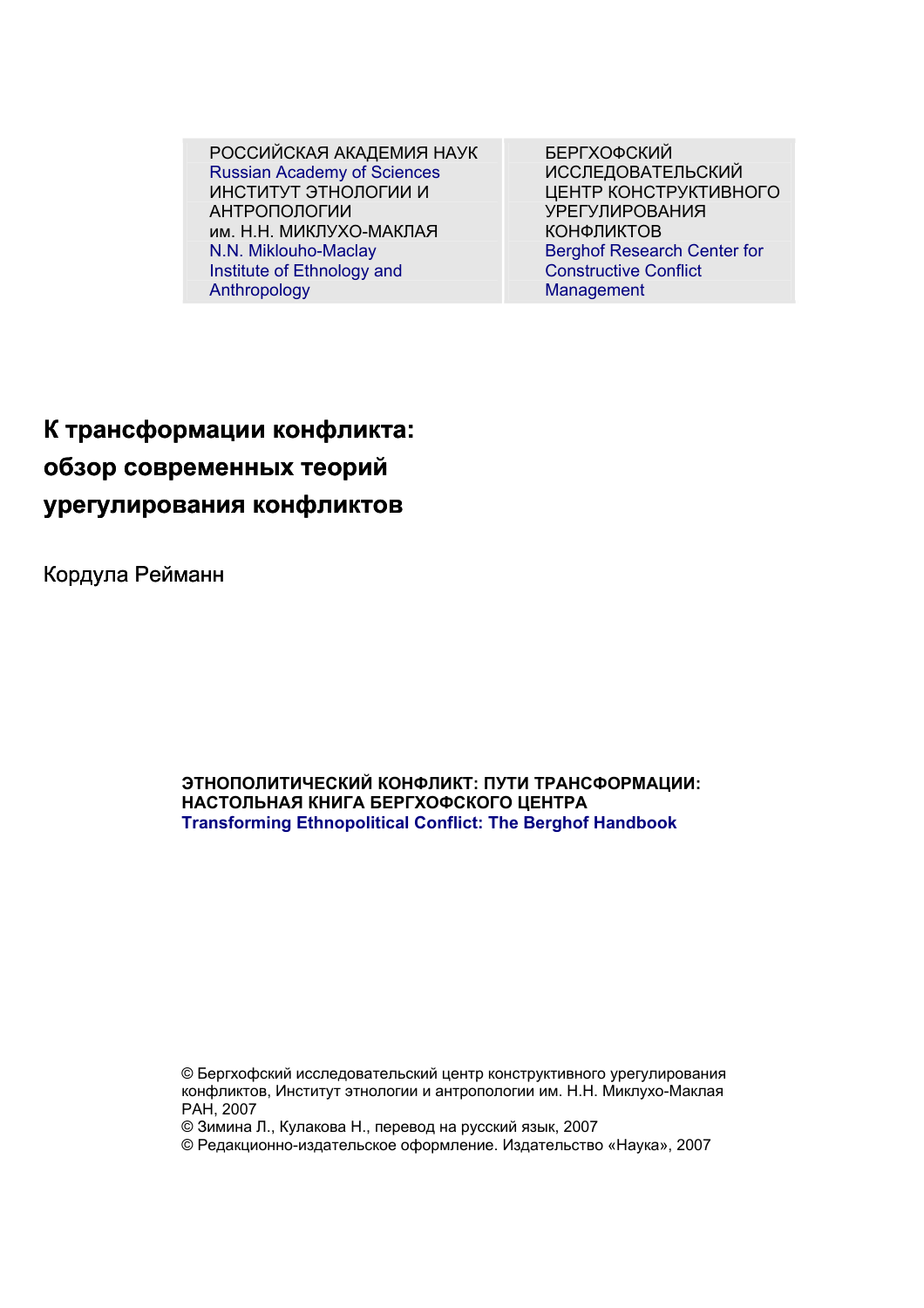# К трансформации конфликта: обзор современных теорий урегулирования конфликтов

Кордула Райманн

# 1. Введение

Цель настоящей статьи – наметить некий маршрут через дебри неточных концепций и дефиниций, наиболее распространенных при рассмотрении урегулирования и трансформации конфликтов. Моя интерпретация не претендует на исключительность и окончательность, я стремлюсь скорее обратить внимание на те или иные проблемы, чем предложить исчерпывающие решения. Предлагаемый в данной статье анализ отталкивается от вопроса: "Каким образом должна концептуально и теоретически отображаться сфера урегулирования и трансформации конфликтов?" В контексте урегулирования конфликтов этот вопрос рассматривается с трех позиций: прекращение, разрешение и трансформация.

Прежде чем перейти к конкретному анализу, необходимо сделать ряд предварительных замечаний.

Во-первых, вопреки, а может быть, и благодаря междисциплинарному характеру теорий урегулирования конфликтов, концепции и определения в этой сфере грешат множеством неточностей. Такие термины, как урегулирование, разрешение, трансформация конфликтов в академической литературе чаще всего имеют расплывчатый неточный характер и используются взаимозаменяемо. Очень часто они обозначают одни и те же стратегии. Это произошло, в частности, с термином "посредничество", который стал включать все многообразие форм вмешательства третьей стороны. Одним словом, использование "несогласованной терминологии" (Ropers, 1997. P. 5) стало скорее правилом, чем исключением. Эти неточности в определении ключевых понятий множатся по мере того, как в конфликтах появляются все новые действующие акторы, что становится предметом обсуждения исследователей.

Определение "урегулирование конфликтов" само по себе довольно неудачно, т.к. часто включает такие подходы, как трансформация конфликтов, которая далеко выходит за рамки "логики урегулирования". Однако в отсутствие лучшего варианта я буду использовать дефиницию "урегулирование конфликтов" как обобщающий термин, не забывая о его смысловой и концептуальной недостаточности.

Во-вторых, большинство признанных ученых в своей работе опирается как на множество теоретических разработок, так и на богатый практический опыт урегулирования. Поэтому их работы трудно считать чисто теоретическими или практическими.

В-третьих, несмотря на комплексность и разнообразие подходов, за последние тридцать лет практически не было попыток создать функциональное пособие, которое обобщало бы достижения в данной сфере, или хотя бы отражало их междисциплинарный характер (одним из немногих исключений можно считать книгу Майалла, Рамсботама и Вудхауса, опубликованную в 1999 г.)

В-четвертых, нужно помнить, что на урегулирование конфликтов на международном уровне большое влияние оказали исследования по их урегулированию на других уровнях общества (включая посредничество в общинах, альтернативное разрешение конфликтов (АРК) и др.). Более того, характеристики большинства затяжных насильственных конфликтов не позволяют провести четкую границу между внутренними (внутригосударственными) и внешними, международными. Затяжные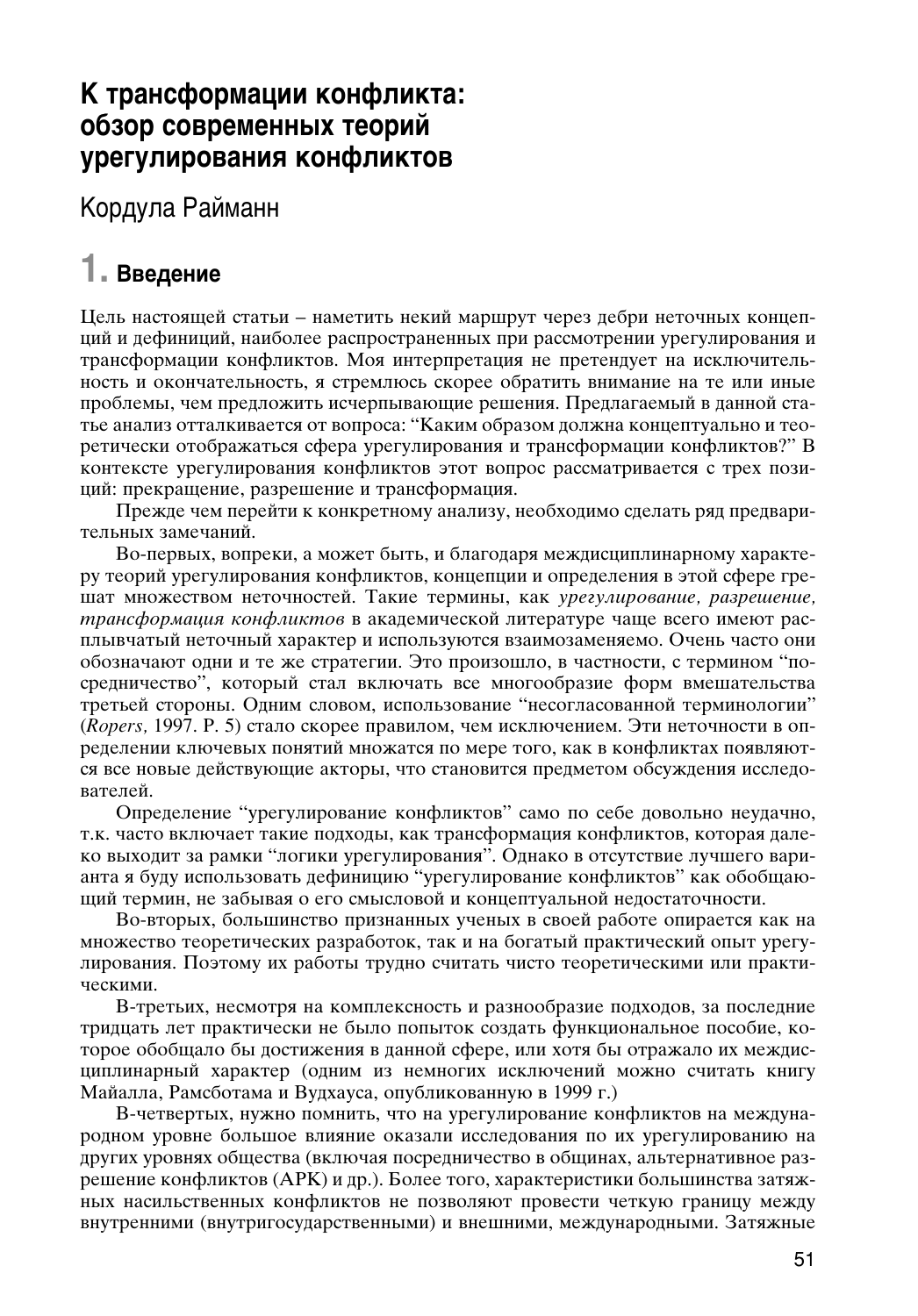конфликты настолько продолжительны, что сценарий кризиса обычно как в зеркале отражает социальное и политическое положение различных групп в государстве, вытекающее из их языковых, религиозных, клановых, политических и социальных характеристик. Исходя из этих соображений, можно считать, что предлагаемый ниже анализ затяжных конфликтов на международном уровне в некоторой степени распространяется и на межгрупповые конфликты на других социальных уровнях.

С целью определить его рамки я прежде всего остановлюсь на программе моего исследования и его основных вопросах, а затем перейду к рассмотрению роли теории и методов исследования.

## $2.$  Теория и практика урегулирования конфликтов. Программа исследования и исследуемые вопросы

Теорию и практику урегулирования конфликтов лучше всего рассматривать как комплексную область знаний, опирающуюся на ряд различных дисциплин: международное право, психологию, философию, социобиологию, международные отношения, конфликтологию и исследования проблем мира, политологию, экономику и социальную антропологию. При этом в изучении проблем урегулирования конфликта нет доминирующего объекта изучения, что неудивительно, принимая во внимание как масштаб этих проблем, так и то, что конфликты и их урегулирование существуют в любом обществе и от межличностного уровня до международного.

Ранние исследования в этой сфере рассматривали в основном способствующие успешному урегулированию контекстуальные и процессуальные факторы на межличностном, межгрупповом и международном уровнях, такие, как источники и природа конфликта, характеристики третьих сторон и их стратегии (см., например, Bercovitch and Rubin, 1992. Р. 1-29). Это можно проиллю стрировать, кратко рассмотрев преобладавшие в последние 30 лет взгляды по этим вопросам.

## 2.1. Источники и природа конфликтов

До последнего времени исследования, посвященные источникам и природе конфликтов, опирались в основном на два онтологических подхода: субъективистский и объективистский. Субъективистский подход к изучению конфликта ограничивался получаемым представлением о несовместимости целей. Это означало, во-первых, что многие цели субъективно воспринимались как несовместимые, в то время как с объективной точки зрения они могли быть вполне совместимыми. При таком подходе причинами конфликта считались дезинформация, непонимание иной культуры, искаженные восприятия, например, подозрительность или эмоциональный стресс.

Во-вторых, структурная общественная несправедливость или неравноправность взаимоотношений часто не получает признания до тех пор пока, по крайней мере одна сторона, не осознает свою зависимость и неравноправное положение по сравнению с другой стороной. (Это наглядно иллюстрирует феномен так называемого "довольного раба").

Именно такие ситуации беспокоят представителей объективистского подхода: они стремятся найти причины конфликтов в социальной и политической структуре общества. Главный момент данного подхода состоит в том, что конфликт может существовать независимо от восприятия его сторонами. Пример этому можно найти у занимавшегося вопросами конфликтов и мира Х. Шмида. Он считал, что классовый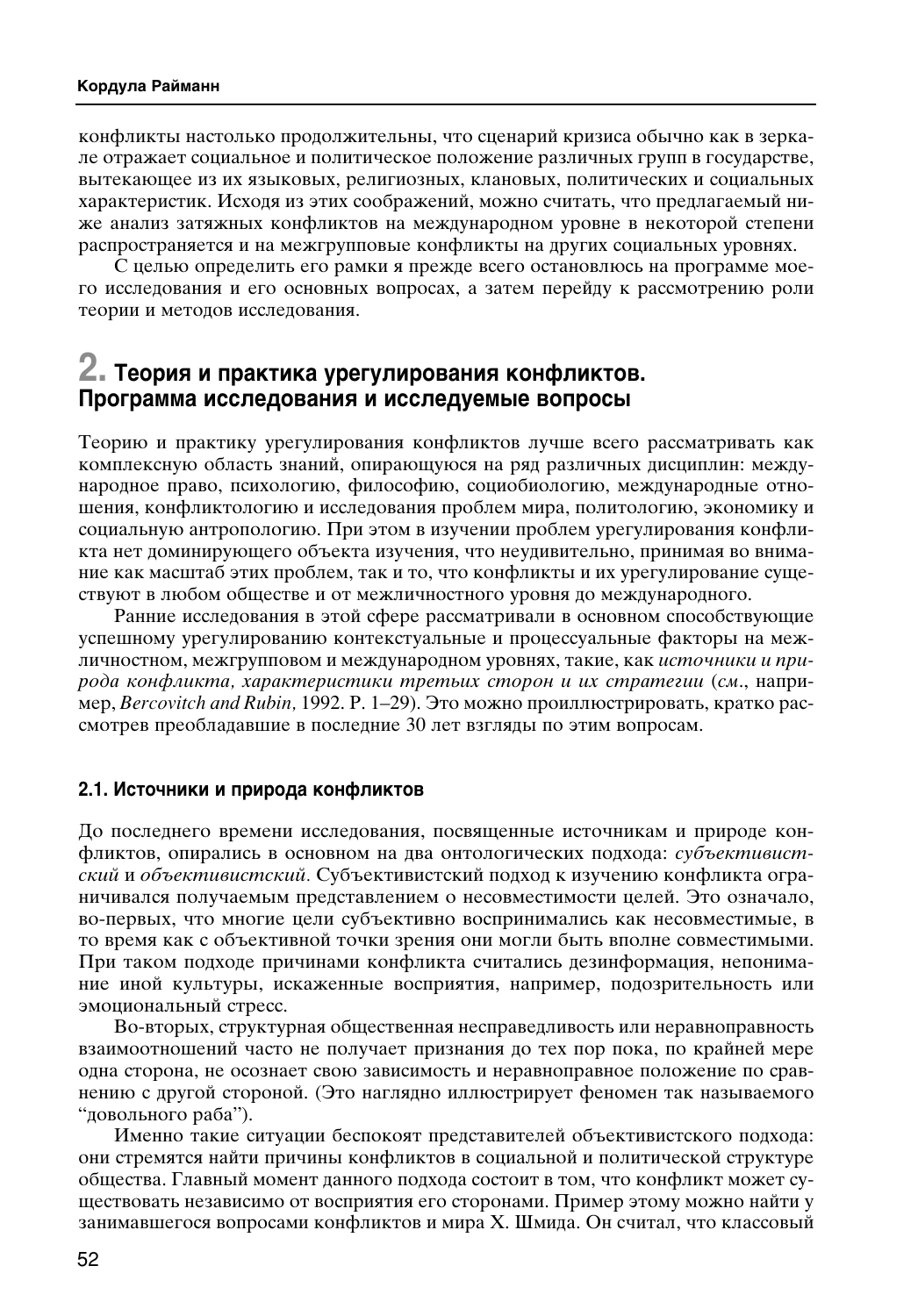конфликт "...является конфликтом не потому, что у разных классов несовместимые цели, и не потому, что они борются друг с другом и ненавидят друг друга, ...[а] потому, что при существующем общественном строе один класс теряет то, что другой приобретает" (*Schmid*, 1968. Р. 226).

Несмотря на эти акценты, различия между субъективистскими и объективистскими подходами не обладают сколько-либо серьезной аналитической ценностью. "Объективный" наблюдатель, называя ту или иную структуру конфликтогенной или насильственной, вопреки восприятию их самими сторонами, предлагает при этом свою субъективную интерпретацию, которая основана на его или ее субъективных ценностях и критериях, определяющих, что считать основными составляющими конфликта. Таким образом, объективистский подход отражает всего лишь "субъективную оценку ситуации ... некоей третьей стороной, а не ее участниками" (Mitchell, 1991. P. 221).

Реалии современных затяжных этнонациональных конфликтов наглядно демонстрируют, что большинство из них целесообразно представлять в виде динамических процессов, включающих как субъективные свойства (идентичность, потребности, интересы), так и предположительно объективные структурные свойства (например, неравноправный доступ к ресурсам). Следовательно, если полагаться только на субъективистский или объективистский подход, многие нюансы конфликта будут упущены. Что касается практики урегулирования конфликтов, то теоретические пробелы между субъективными и объективными подходами могут быть заполнены, пусть даже косвенно, некоторыми используемыми практическими методами и подходами путем сочетания различных стратегий урегулирования конфликтов, таких, как силовое посредничество (в рамках разрешения конфликта) и фасилитация семинаров-диалогов. Качество и количество сочетаний этих методов во многом зависят от стадии конфликта, на которой они применяются.

### **2.2. Характеристики третьих сторон**

Непрерывные споры об источниках и природе конфликтов сопровождаются обсуждением как в кругу теоретиков, так и практиков вопроса о том, что представляют собой в конфликте третьи стороны. Особенно актуален вопрос о беспристрастности и нейтралитете третьих сторон. Мнения о том, "в какой мере беспристрастность и нейтральность способны обеспечить и объяснить успех вмешательства третьей стороны", разделялись в прошлом примерно поровну (*см.* статью Рона Фишера в настоящем сборнике).

Учитывая природу большинства современных внутригосударственных конфликтов, было бы неправильно рассматривать беспристрастность и пристрастность третьей стороны как взаимоисключающие характеристики; скорее следует признать их двойственную и взаимодополняющую природу.

С одной стороны, может показаться, что *беспристрастность* должна быть основополагающим принципом деятельности третьих сторон, особенно когда у этих сторон нет силовых рычагов воздействия для успешного исхода диспута. Принципа беспристрастности придерживаются, например, в своем неформальном посредничестве квакеры, а также многие частные лица и ученые-практики. С другой стороны, наличие рычагов влияния делает пристрастность ключевым фактором (Kleiboer, 1996. P. 372). В качестве примера достаточно привести США – сверхдержаву, выступавшую в роли третьей стороны в большинстве мирных переговоров на Ближнем Востоке.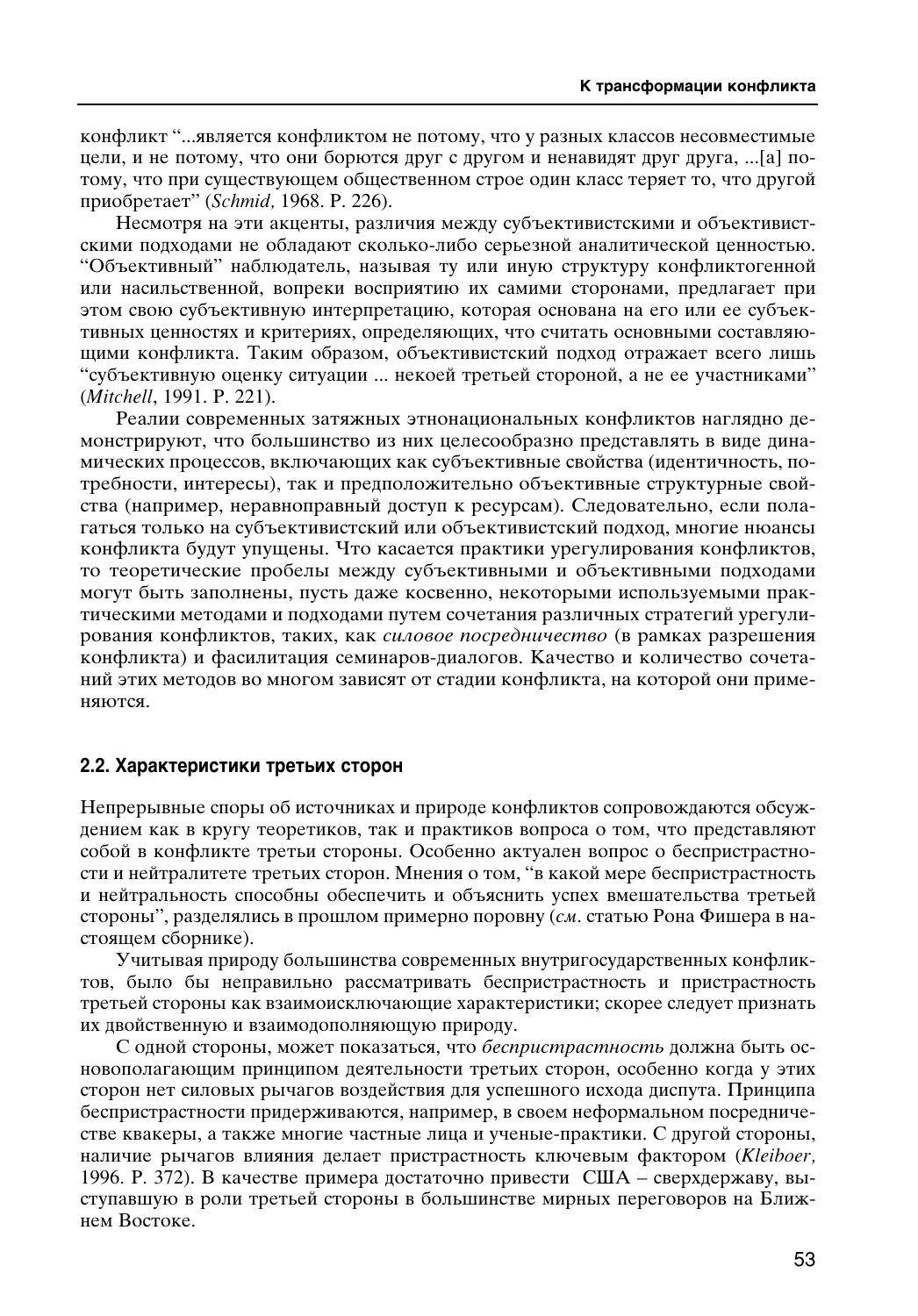Методы урегулирования конфликтов должны избегать также статичности и негибкости; их разработка должна быть динамичной и легко приспособляемой к меняющейся ситуации. Как будет показано далее, все типы вмешательства (будь то фасилитация и примирение или силовое посредничество) должны рассматриваться в конкретном контексте. Эта задача тем более важна и сложна, если принять во внимание сложность трудноразрешимых и имеющих глубокие корни конфликтов, в которых действующие акторы первого, второго и третьего уровней используют разнообразные методы вмешательства. Следующий раздел посвящен именно их деятельности.

## 2.3. Стратегии третьих сторон

Что мы подразумеваем под терминами "дипломатия первого уровня", "диплома*пия второго уровня*" и совсем недавно появившимся и более всего обсуждаемым – "дипломатия третьего уровня"? (табл. 1).

В прошлом внимание исследователей и практиков было сосредоточено на различиях в сущности и объекте деятельности дипломатии первого уровня как стратегии урегулирования конфликтов и действиях дипломатии второго уровня как стратегии их разрешения. Дипломатию первого уровня составляла, главным образом, официальная и формальная деятельность дипломатов и государственных акторов, а к дипломатии второго уровня относили более неформальную и неофициальную работу неправительственных групп.

Дипломатия первого уровня охватывает широкое поле деятельности: от официальных непринудительных мер, таких, как добрые услуги, миссии по установлению фактов, фасилитация, переговоры/посредничество, поддержка мира, до принудительных – таких, как силовое посредничество, санкции, принуждение к миру и арбитраж (см. анализ меняющейся природы поддержки мира в статьях Рона Фишера, и Рамсботама и Вудхауса в данном сборнике).

В отличие от дипломатии первого уровня дипломатия второго уровня включает любые неофициальные и непринудительные виды деятельности, которые часто обозначаются как "фасилитация" или "консультирование" (иногда оба они заменяются более общим термином "посредничество"). Чаще всего эта работа проводится в форме "семинаров по решению проблемы" или обсуждений за "круглыми столами".

Исходя из вышесказанного, можно было бы предположить, что дипломатии первого и второго уровней используют совершенно разные стратегии. Однако несмотря на то, что их приоритеты отличаются, в большинстве случаев вмешательства дипломатии обоих уровней идут рука об руку, а часто целенаправленно дополняют друг друга. Прекращение конфликта представителями первого уровня (например, через посредничество) на практике часто сопровождается попытками разрешить конфликт представителями второго уровня (например, с помощью фасилитации или консультирования). Некоторые черты обоих подходов не только дополняют друг друга, но и частично совпадают как в теории, так и на практике. Наглядным примером этому могут служить попытки урегулировать конфликт в Северной Ирландии в начале 1990-х годов: Д. Блумфильд приводит пример того, насколько дипломатия первого үровня по прекращению конфликтов, осуществлявшаяся бывшим британским государственным секретарем по делам Северной Ирландии, совпадала с работой, проводимой на втором уровне Советом по межобщинным отношениям (*Bloomfield*, 1997).

Прекращение конфликта отнюдь не является необходимым предварительным условием для его разрешения. Например, опыт показал, что если переговоры на первом уровне зашли в тупик, то в рамках второго уровня можно поддерживать или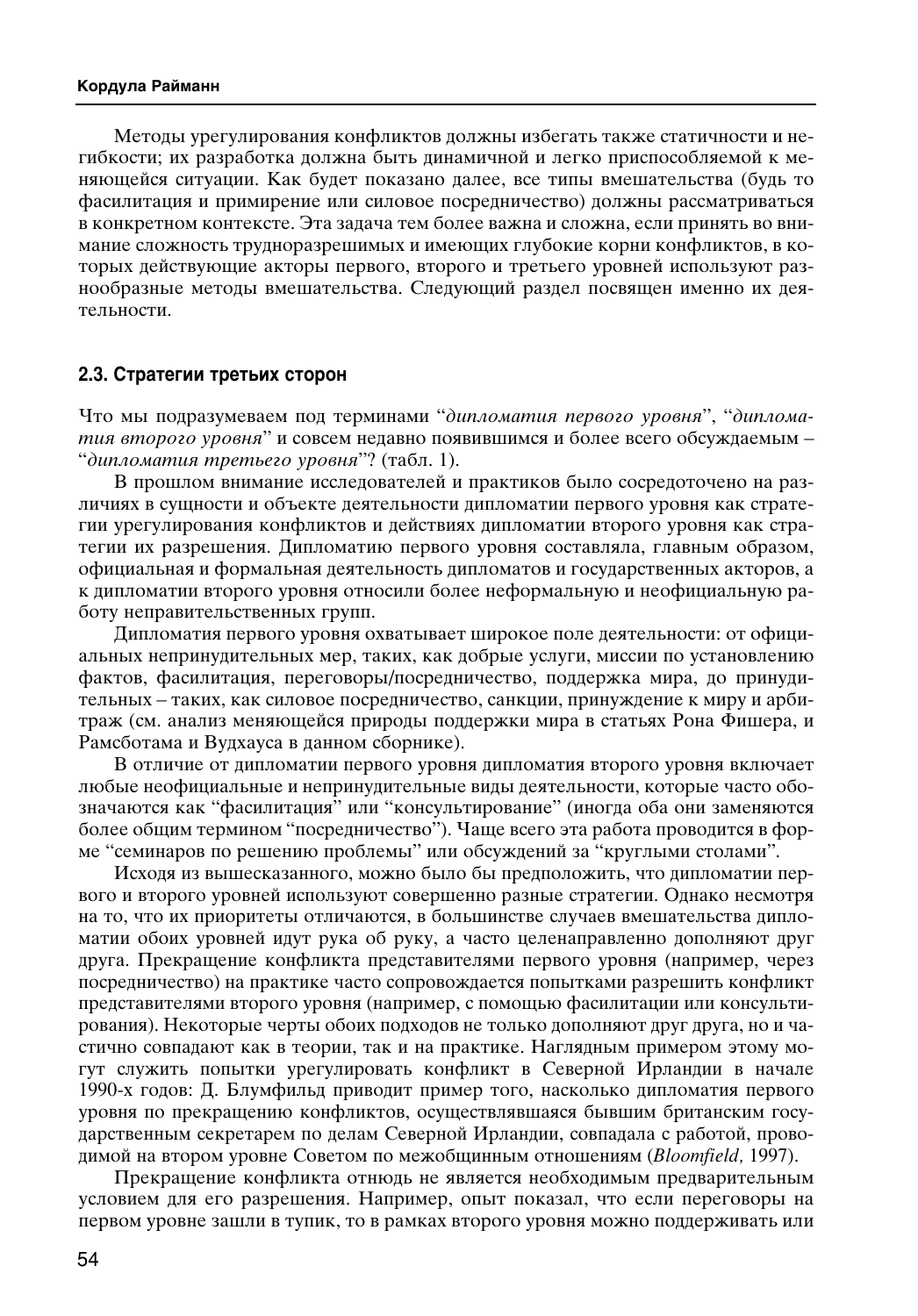наладить неофициальные контакты посредством фасилитации и семинаров по решению проблем, что в дальнейшем поможет преодолеть этот тупик.

В качестве конкретного примера можно привести процесс разрешения израильско-палестинского конфликта, который осуществлялся через скрытые каналы в Норвегии и который в конечном счете привел к разработке основы для разрешения конфликта в форме соглашения между правительством Израиля и PLO, достигнутого в результате переговоров 1993 г. (*Lederach*, 1997. P. 32–34; *Corbin*, 1994). В ходе этого процесса в 1992 г. один норвежский ученый и его жена предоставили свой дом для проведения секретных переговоров между израильскими и палестинскими официальными лицами, которые имели контакты на высшем уровне, но в то же время были независимыми от него. Этот процесс создал условия для последующих переговоров между израильским правительством и Организацией Освобождения Палестины (ООП), в результате которых в 1993 г. было заключено соглашение по прекращению конфликта.

Достижение относительного сотрудничества между этими враждующими сторонами до фактического начала официальных переговоров не только сыграло значительную роль в достижении успеха, но и наглядно проиллюстрировало ограниченность потенциала изолированных стратегий, таких, как принудительное посредничество или "торг". Этот случай показывает, что, если полагаться исключительно на дипломатию лишь первого или только второго уровня, большинство стратегий урегулирования конфликтов оказываются малоэффективными.

С начала 1990-х годов в данной сфере стал появляться надлежащий аналитический фокус на взаимосвязь и взаимозависимость явлений, который к настоящему времени превратился в лейтмотив всей сферы исследований. К середине 90-х годов в научной литературе внимание переместилось на подходы урегулирования конфликтов с позиций интеграции и взаимодополняемости. На передний план вышла также необходимость сочетать стратегии прекращения конфликтов со стратегиями разрешения, такие, как посредничество и переговоры с фасилитацией и консультированием (некоторые хорошие примеры этого можно найти в работах: *Glasl*, 1982; *Fisher*, *Keashley*, 1991; *Prein,* 1994).

Принципы такой интеграции и взаимодополняемости не только представляют в новом свете подразделение на дипломатию первого и второго уровней, но и помогают лучше представить сложность современных насильственных конфликтов и миротворческой деятельности. Необходимо более продуманно комбинировать деятельность различных акторов, использующих разные стратегии и мероприятия по үрегулированию конфликтов. Эти стратегии должны отражать политические и социальные приоритеты на разных стадиях конфликта и его деэскалации.

Согласно наиболее популярной и широко обсуждаемой "ситуационной модели", предложенной Р. Фишером и Л. Кишли *(Fisher, Keashley, 1991)*, чем сильнее эскалация конфликта, тем более директивной должна быть форма вмешательства. Отсюда следуют два вывода: во-первых, на разных стадиях конфликта разные миротворческие инициативы имеют неодинаковое значение; во-вторых, практики, оценивая прогресс своей миротворческой деятельности, должны быть готовы вернуться к более ранним стратегиям урегулирования. Детальное обсуждение ситуационных моделей, или рассмотрение критических замечаний о таких распространенных предпосылках ее, как однородность сторон конфликта, или строгая хронологическая последовательность стадий эскалации не входит в задачи настоящей статьи. (Более подробное обсуждение этих вопросов можно найти в следующей публикации: Webb, *Koutrakou, Walters, 1996. P. 171–189).* 

Принципы интеграции и взаимодополняемости указывают на то, что в свете сложных интересов и потребностей, существующих в конфликте, особую цен-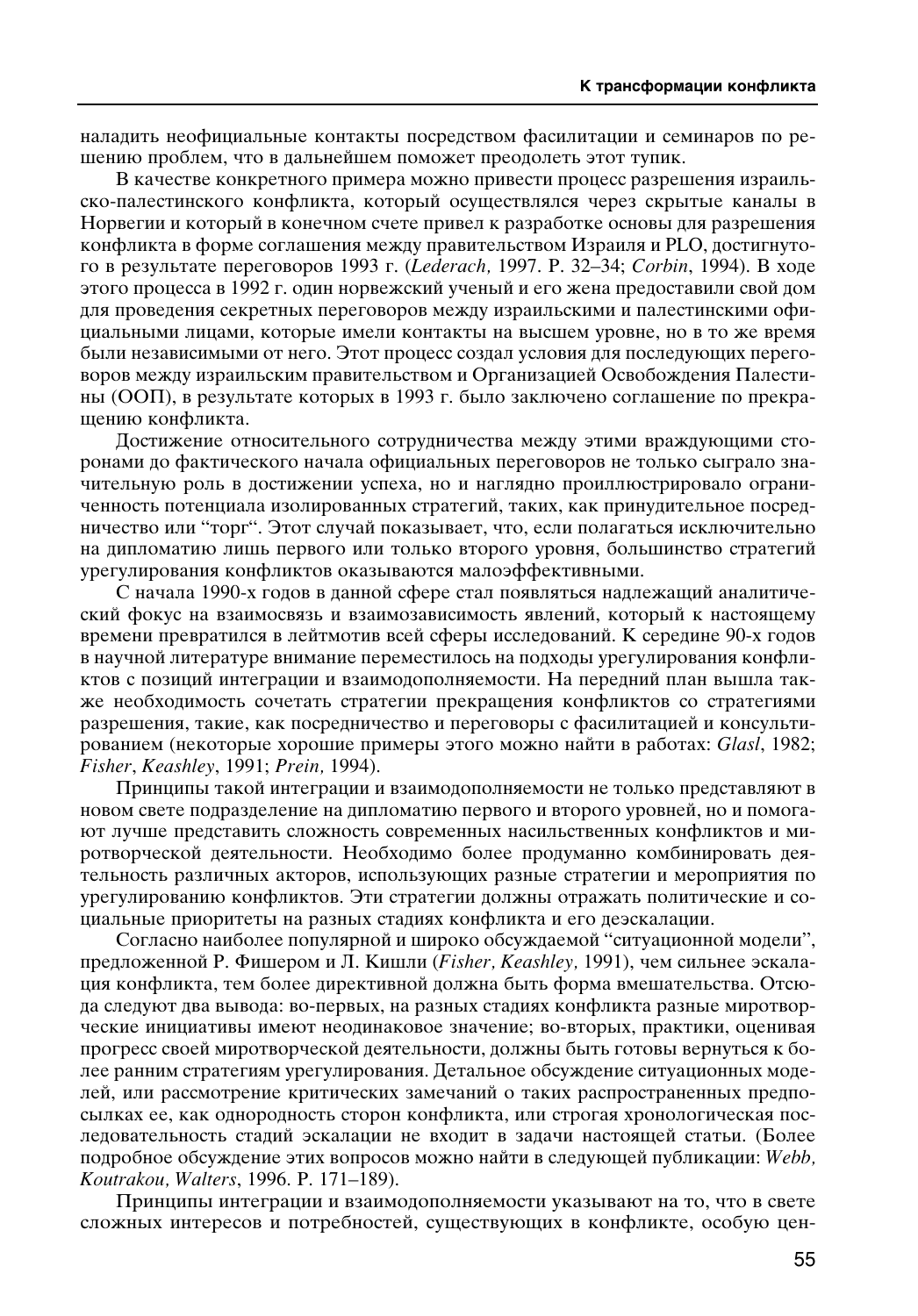|           | Первый уровень                                                                                                                                                                                                                                                             | Второй уровень                                                                                                                                                                                                                                                                               | Третий уровень                                                                                                                                                                                                             |
|-----------|----------------------------------------------------------------------------------------------------------------------------------------------------------------------------------------------------------------------------------------------------------------------------|----------------------------------------------------------------------------------------------------------------------------------------------------------------------------------------------------------------------------------------------------------------------------------------------|----------------------------------------------------------------------------------------------------------------------------------------------------------------------------------------------------------------------------|
| Акторы    | Политические и<br>военные лидеры,<br>выступающие в роли<br>посредников и/или<br>представителей<br>конфликтующих<br>сторон                                                                                                                                                  | Круг акторов, на-<br>чиная от частных<br>лиц, ученых, экс-<br>пертов, активистов<br>гражданского об-<br>щества, предлагаю-<br>щих гражданское<br>посредничество и<br>гражданскую<br>дипломатию, до<br>международных и<br>местных НПО,<br>специализирующих-<br>ся на разрешении<br>конфликтов | Круг акторов, вклю-<br>чая местные органи-<br>зации на низовом<br>уровне, до местных и<br>международных орга-<br>низаций по развитию,<br>организаций по защи-<br>те прав человека и<br>гуманитарной помощи                 |
| Стратегии | Ориентированные на<br>результат:<br>От официальных и<br>принудительных мер<br>(санкции, арбитраж,<br>силовое посредни-<br>чество) до непринуди-<br>тельных мер (фаси-<br>литация, переговоры,<br>посредничество,<br>миссии по установле-<br>нию фактов и добрые<br>услуги) | Ориентированные<br>на процесс:<br>Неофициальные и<br>непринудительные<br>меры, в основном<br>фасилитация, кон-<br>сультирование в<br>форме семинаров<br>по решению проб-<br>лем и круглых сто-<br>лов                                                                                        | Ориентированные на<br>процессы и/или<br>структуры:<br>Развитие местного<br>потенциала,<br>исцеление психичес-<br>ких травм, тренинги<br>на низовом уровне для<br>местного населения,<br>развитие и защита<br>прав человека |

## Таблица 1: Акторы первого, второго и третьего уровней и их стратегии

ность представляет синтез различных моделей и концепций, способствующий теоретическим новациям. И действительно, ученые-практики, развивая принцип интеграции и взаимодополняемости, стали говорить о новых уровнях, что привело к появлению "многоуровневого подхода". Среди таких последних концептуальных нововведений – введение дополнительного уровня – дипломатии третьего уровня. Она включает инициативы, влияние на процессы, осуществляемые акторами на низшем уровне. Под этим понимается вовлечение широких слоев населения путем его практического обучения, развития его потенциала и осознания своих возможностей, исцеления психических травм, знания прав человека, программ развития и гуманитарной помощи. Статья Гюнтера Бехлера в данном сборнике представляет глубокий анализ такого подхода к изменению структур, как проведение государственной реформы. Деление в прошлом только на дипломатию первого и второго уровня не могло отразить богатый спектр миротворческой деятельности в рамках дипломатии третьего уровня, и таким образом все, что не подходило под жесткую двухуровневую классификацию, вообще не учитывалось.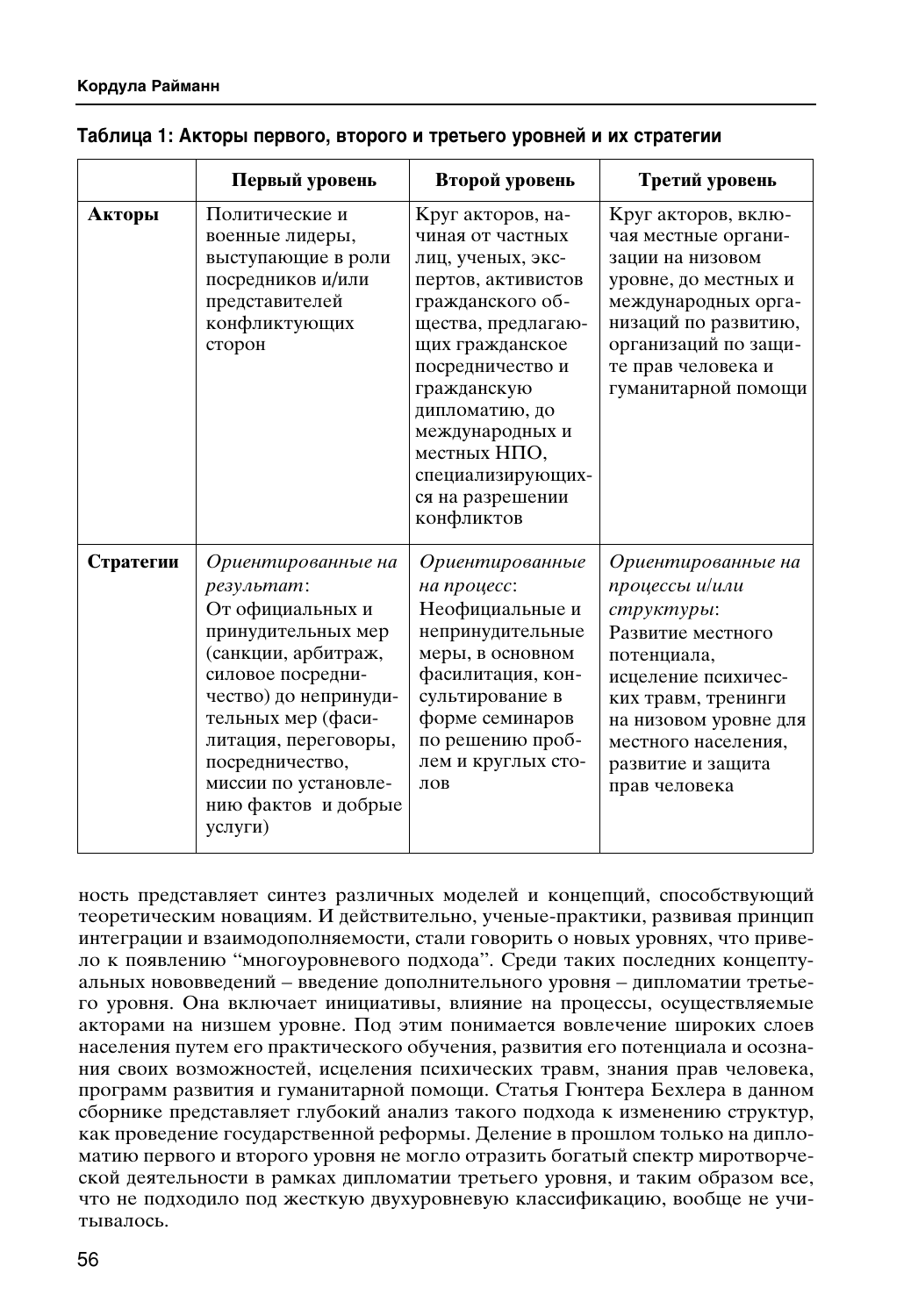## $3.$  Подходы к урегулированию конфликтов: [конкретные] случаи прекращения, разрешения и трансформации конфликтов

Опираясь на данный выше аналитический контекст, мы рассмотрим теперь три разных, но взаимосвязанных подхода к урегулированию конфликтов: прекращение, разрешение и трансформацию. Для правильного понимания этих подходов важно помнить, что они не представляют обособленных, единичных и самодостаточных теоретических систем. Междисциплинарный и разнородный характер ставит под сомнение даже возможность существования изолированных методов. Их скорее следует рассматривать как разновидность веберовских "идеальных типов". Структурировать данный анализ помогает последовательное рассмотрение различных взглядов в следующих сферах:

- базовая теория;
- источники затяжного насильственного конфликта и ключевые понятия;
- конфликт;
- стороны конфликта;
- используемые стратегии;
- успешный исход (мир).

Анализ теорий помогает выявить глубинные, скрытые теоретические предпосылки всех трех подходов. Поскольку каждый из них по-разному представляет источники затяжных насильственных конфликтов, то каждый предлагает и свое собственное понимание их первопричин.

Я предлагаю использовать аналитический подход, который позволяет избежать проблематичного противопоставления субъективности и объективности. Он может, например, состоять из трех различных, но необязательно взаимоисключающих интерпретаций конфликта:

- как проблемы политического строя, т.е. статус-кво;
- как катализатора социальных перемен;
- как ненасильственной борьбы за социальную справедливость.

Они уходят корнями в фундаментальный сравнительный анализ теорий конфликта, разработанный в социологии такими учеными, как М. Вебер (Weber, 1948), Р. Дарендорф (*Dahrendorf,* 1957, 1994), Л. Козер (*Coser*, 1956) и Г. Зиммель (Simmel, 1955). Ее дальнейшее развитие стимулировалось недавними социологическими дебатами по поводу критической теории (Featherstone, Parkin, 1997; *Featherstone*, 2000), а также теории структурации Э. Гидденса (*Jabri*, 1996).

На основе проделанного анализа мы стремимся показать, что ключевым является вопрос: "С учетом какой именно интерпретации конфликта "работают" различные подходы его урегулирования?", который основан на предпосылке, что каждая интерпретация конфликта прямо и косвенно влияет на самосознание и идеологические позиции исследователей. Интерпретация конфликта как проблемы политического строя предполагает довольно консервативные, направленные на поддержание статус-кво, или в лучшем случае, терапевтические подходы к его урегулированию. Напротив, подходы, которые видят в конфликте катализатор социальных перемен или ненасильственную борьбу за социальную справедливость, предлагают более радикальные методы, ориентированные на трансформацию конфликта.

Это вовсе не означает, что один подход лучше другого. Скорее, все три интерпретации ставят важные для урегулирования конфликтов, но сформулированные с разных позиций цели. Тем не менее я хотела бы утверждать, что для трансформации конфликта и установления устойчивого мира у нас в арсенале должны оставать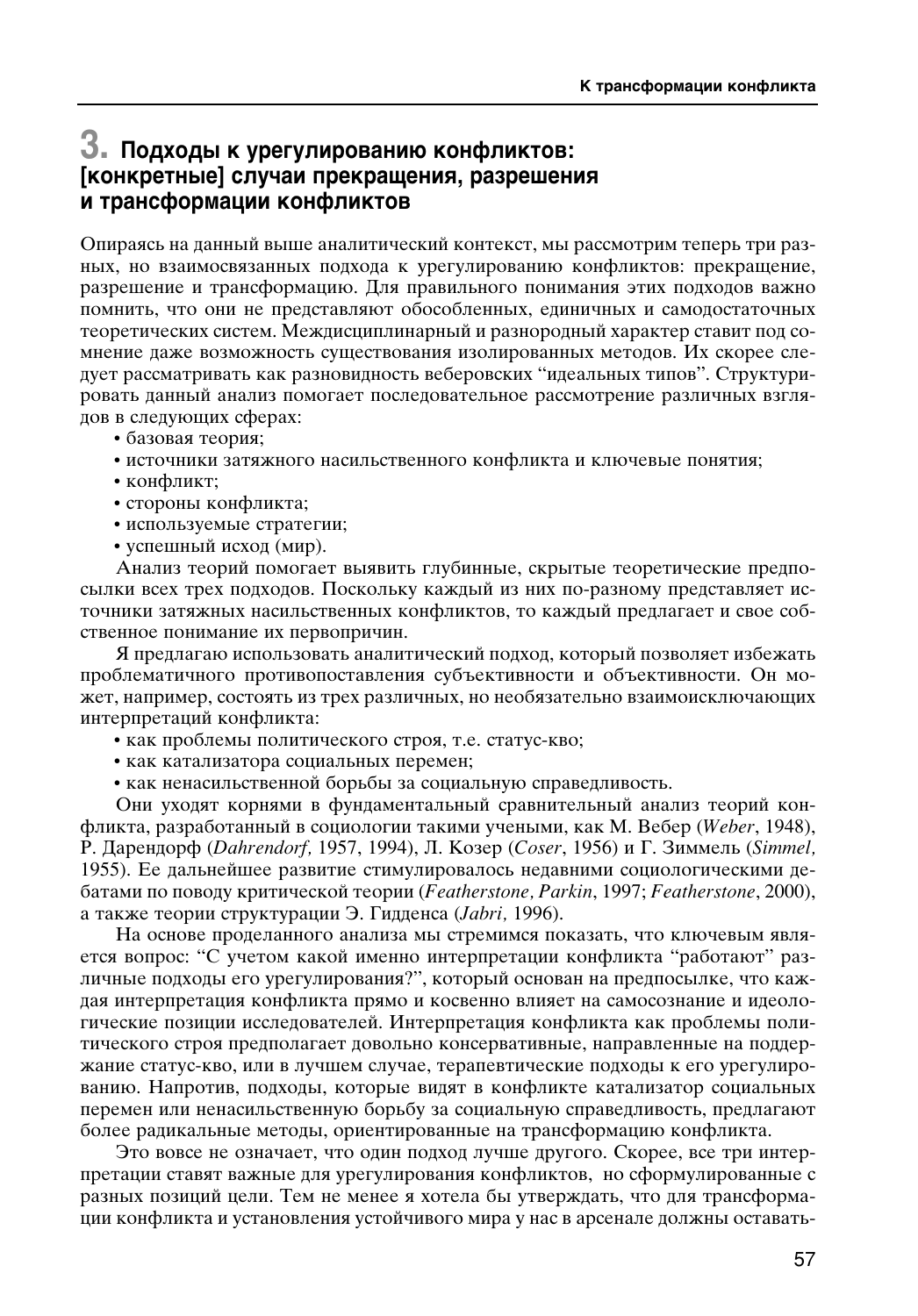ся все три подхода. Например, если подход, ориентированный на *статус-кво*, упустит из виду возможность коренным образом изменить несправедливые отношения в обществе, то он рискует косвенно усугубить жесткие и неравноправные социальные условия (*Clements*, 1998. Р. 138). С другой стороны, подход, который стремится к радикальному преобразованию общества и игнорирует необходимость сохранять общественный порядок и преемственность, скорее всего приведет лишь к анархии.

Существуют не только различия между акторами и стратегиями первого, второго и третьего уровней и их характеристиками, но существует и сходство этих стратегий. Кроме того, если интерпретации успеха подразумевают разные исходные критерии оценки, то какие у нас основания считать те или иные подходы по урегулированию конфликтов успешными?

Анализ трех подходов оказывается в конце концов отнюдь не простой, а весьма комплексной задачей. Это обусловлено тем, что большинство специалистов в данной области по-прежнему отказываются открыто обсуждать теоретические предпосылки, на которые они опираются в анализе вышеперечисленных вопросов. Хотя мало кто из них открыто упоминает в своих работах об этих предпосылках, все они используют в качестве основы разные, если не всегда взаимоисключающие теории конфликта.

### 3.1. Модель прекращения конфликтов

Прекращение конфликтов охватывает все стратегии, которые ориентированы на үстойчивое решение выиграть-выиграть и/или остановить прямое насилие, но необязательно при этом устранить первопричины конфликта. Исследования этого подхода можно найти, в частности, у Дж. Берковича (Bercovitch, 1984, 1996), У. Зартмана (*Zartman*, 1985, 1995), а также Р. Фишера и У. Юри (*Fisher, Ury*, 1981) в программе по переговорам Гарвардского университета.

Опираясь на идеологию урегулирования, большинство исследований по прекращению конфликтов определяет его как проблему политического порядка и *статус-кво*. Затяжные насильственные конфликты рассматриваются как следствие несовместимости интересов и борьбы за ограниченные ресурсы (такие, как территория), которые служат источником власти.

Хотя и это определение предполагает, что конфликт представляет собой "игру с нулевым результатом", прекращение конфликтов необязательно должно ему следовать. В зависимости от конкретных интересов сторон конфликта и стадии эскалации, прекращение может выйти за рамки "игры с нулевым результатом" и достичь положительного результата. Эта точка зрения ясно иллюстрируется реалистическими моделями с рациональными игроками, а также исследованиями по теории игр, которые развиваются в работах соответственно Берковича и Зартмана, Юри и Фишера (см. также: Brams, 1990).

Поскольку в практике прекращения конфликтов применяются как теория рационального выбора, так и теория игр, то политические и военные лидеры, будучи основными акторами, находящимися на всеобщем обозрении, рассматриваются прежде всего как рациональные деятели. Предполагается, что они будут просчитывать свои интересы и в конце концов станут сотрудничать друг с другом для достижения рациональной и взаимовыгодной цели. Поэтому обе теории стремятся выработать оптимальную стратегию для взаимодействия акторов в условиях неопределенности.

Моделирование по теории игр, основанное на предпосылке о рациональности устремлений акторов, стремится продемонстрировать, что эгоистичная (реалисти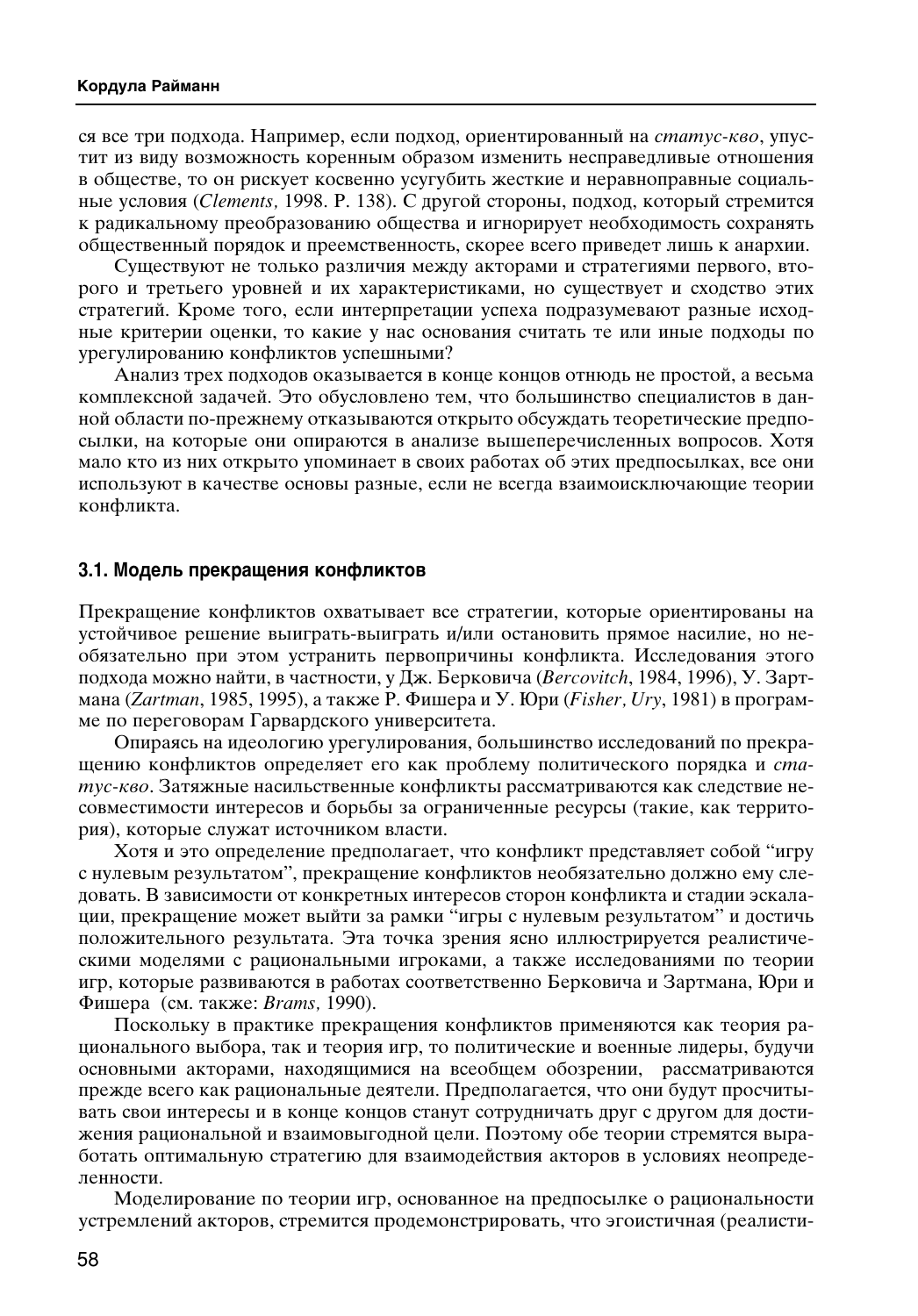ческая) политика властей может на самом деле приводить к взаимному удовлетворению интересов и к оптимальному удовлетворению различающихся эгоистичных потребностей. Другими словами, концепция прекращения конфликтов может быть представлена как игра с позитивным результатом, в которой одна сторона выигрывает не обязательно за счет другой. Поэтому интегративный и распределительный торг, основанный на поведенческих моделях рационального выбора, выгоден для обеих сторон конфликта (*Bennett*, 1996. P. 157–184). Дистрибутивный подход обычно ассоциируется с переговорами с нулевым результатом, в то время как интегративный подход исходит из предположения, что у сторон есть некая общая проблема, которую они стремятся решить с не нулевым (или положительным) результатом.

Кроме того, в прекращении конфликтов особое значение придается тому, чтобы обе стороны адекватно оценивали контекст, и особенно различия между позициями и интересами: первые представляют собой внешнюю и временную точку зрения, а вторые отражают фундаментальные и долгосрочные ставки каждой из сторон в процессе переговоров.

Бытует мнение, что при прекращении конфликтов, позиции, в отличие от интересов, в целом не подлежат обсуждению. Но тогда совместимость реальных интересов каждой из сторон в еще большей степени влияет на психологические аспекты их точек зрения.

Значительный объем исследований по прекращению конфликтов посвящен таким характеристикам и стратегиям третьих сторон, которые меняли бы исход урегулирования конфликтов с нулевого на не нулевой, и тем самым прекращали бы насилие и создавали условия для заключения политического соглашения.

Основные акторы в подходе – это военные, политические и религиозные лидеры и все те, кто принимает решения на первом уровне. Их стратегии варьируются от непринудительных официальных мер, таких, как добрые услуги, миссии по установлению фактов, фасилитация, переговоры и посредничество, до принудительных мер, включающих силовое посредничество, санкции и арбитраж (см. выше). Принудительные стратегии прекращения обычно свидетельствуют о том, что вмешательство третьих сторон будет краткосрочным, в то время как непринудительные меры, такие, как фасилитация, миссии по установлению фактов и добрые услуги, обычно предпринимаются на долгосрочную перспективу.

Ориентация на прямое насилие с его негативными и деструктивными последствиями свидетельствует о стремлении достичь результата. Можно лишь надеяться, что развитие этого подхода не остановится на прекращении военных действий, а добьется долговременных политических соглашений. В целом стратегии прекращения конфликтов опираются на относительно ограниченное понимание "успеха" и "мира", и успех определяется как решение выиграть-выиграть, а "мир" – лишь как "негативный" мир, поскольку данный подход не ставит перед собой четкой задачи достичь более долгосрочного "позитивного мира", т.е. социальной справедливости.

### 3.2. Модель разрешения конфликтов

Разрешение конфликтов предполагает деятельность, целью которой ставится устранение причин прямого культурного и структурного насилия. Под структурным насилием понимаются социальные, политические и экономические характеристики конфликтной ситуации, воспроизводящие несправедливое распределение власти, господство и зависимость; под культурным насилием подразумевается социальное и культурное узаконивание прямого и структурного насилия. Подход к разрешению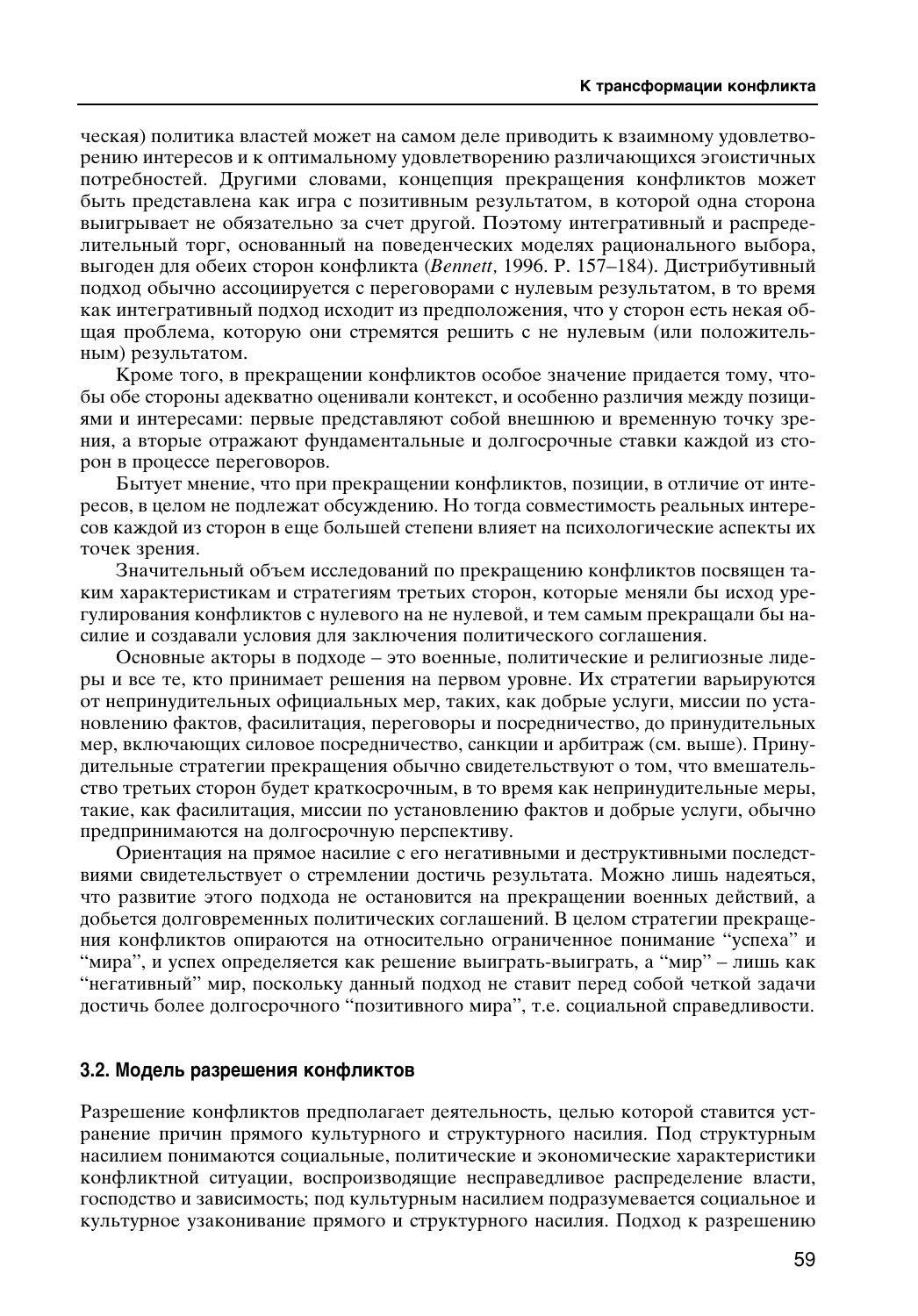конфликтов многим обязан исследовательской и практической работе Дж. Бертона, которая здесь будет рассмотрена более подробно. Необходимо упомянуть и некоторых других ученых, работающих в этой области, в частности, Г. Келмана, Р. Фишера и Л. Крисберга.

С целью преодоления заведомо проигрышной динамики подходов с нулевым результатом теоретики и практики опираются на теорию игр и предлагают новый взгляд на конфликт как на общую проблему, для которой можно найти взаимоприемлемые решения. Так, Дж. Бертон, чтобы показать, что большинство межгосударственных конфликтов возникает в результате неадекватных решений, использовал модели из теории игр, кибернетики и теории систем (Burton, 1968). В отличие от подхода урегулирования, разрешение конфликтов считает затяжные конфликты естественным следствием неудовлетворенных человеческих потребностей, т.е., что источником затяжного конфликта служат базовые потребности его участников (например, в идентичности, безопасности и справедливости распределения).

Такое понимание конфликта сложилось под влиянием идей "подхода мирового общества" и "теории человеческих потребностей", разработанных Бертоном. Эта теория постулирует универсальное стремление к удовлетворению базовых и жизненных потребностей, таких, как безопасность, идентичность, признание, пища, кров, защита, представительство, справедливое распределение и развитие (Burton, 1990). Исходя из этого, модель разрешения конфликта не стремится искоренить конфликты как таковые, признавая при этом, что их ненасильственная разновидность играет важную роль катализатора социальных перемен. Следовательно, целью разрешения конфликта становится устранение насильственных и деструктивных форм его проявлений, корни которых уходят в опасения и неудовлетворенные потребности конфликтующих сторон. Основная задача в этом случае – помочь сторонам осознать свои базовые потребности в идентичности, безопасности и участии, а затем использовать это для переоценки своих интересов и позиций.

Хотя Бертон не поясняет, могут ли все потребности быть удовлетворены одновременно (и при каких условиях) или являются ли одни из них более важными, чем другие, он призывает практиков углублять и расширять анализ конфликтов, чтобы лучше понять потребности и их соотношение. Из вышеизложенного следует два вывода:

– во-первых, анализ конфликта, в котором потребности занимают центральную позицию, показывает, что нужны стратегии, выходящие далеко за рамки стратегии прекращения конфликтов с ее ориентацией на конкретные результаты и акцентом на интересы. Ведь потребности и опасения, в отличие от интересов, не подлежат обсуждению. Наряду с другими учеными, Бертон предлагает стратегии, ориентированные на процессы и взаимоотношения и представляющие собой непринудительную неофициальную деятельность (второго уровня), примером которой могут служить фасилитация и консультирование в рамках контролируемого общения, семинаров по решению проблем и "круглых столов". Фасилитация и консультирование при таком подходе представляют собой помощь, которую третья сторона оказывает сторонам конфликта в поиске творческих решений через общение лицом к лицу и углубленный анализ конфликта;

- во-вторых, детальный анализ конфликта и расширение стратегий требует привлечения новых акторов. Это могут быть организации гражданского общества, учебные, научные учреждения, разнообразные группы "гражданского посредничества" и "гражданской дипломатии", включая местные и международные НПО, специализирующиеся на разрешении конфликтов (второй уровень).

В то время как большинство стратегий (например, серии семинаров по решению проблем) представляет собой среднесрочные формы вмешательства, страте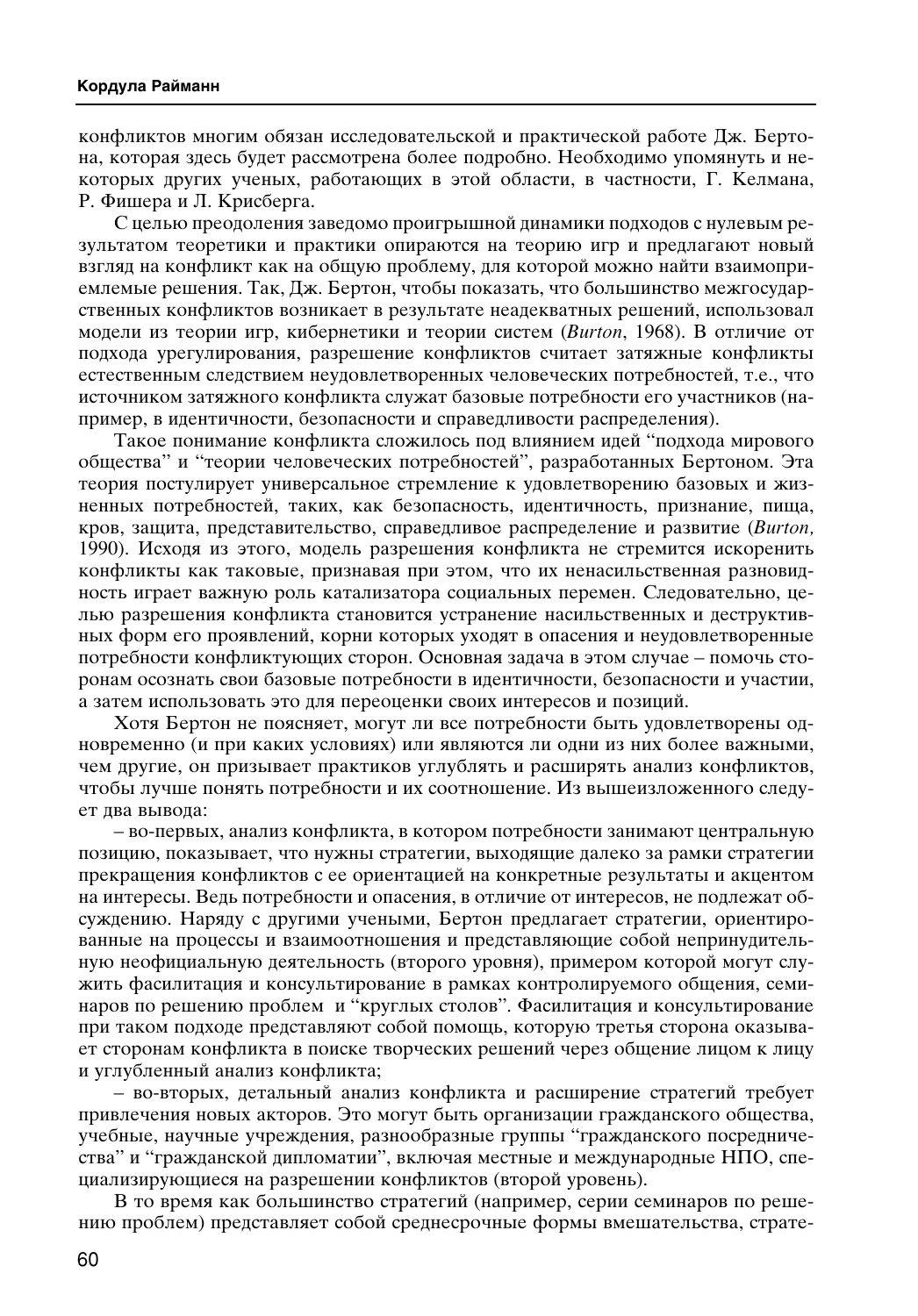гию поддержания и углубления диалога можно рассматривать как краткосрочное вмешательство. Успешным результатом для урегулирования конфликта можно считать уже выявление существенных общих интересов и потребностей, достигнутое посредством налаживания сотрудничества и контактов между сторонами. Согласно подходу Бертона, основанному на человеческих потребностях, любой успешный результат должен хотя бы минимально удовлетворять потребности обеих сторон.

### 3.3. Модель трансформации конфликтов

Термин трансформация конфликтов употребляется для обозначения долгосрочной миротворческой деятельности, которая уделяет равное внимание результатам, процессам и структурам и которая ставит целью устранить все формы прямого культурного и структурного насилия. Среди наиболее известных ученых-практиков в этой области можно выделить Дж.П. Ледераха (Lederach, 1995, 1997), А. Кёрла (*Curle*, 1971) и Й. Галтунга (Galtung, 1996).

Трансформация конфликтов ставит перед собой более общие цели, чем оба вышеназванных подхода, но в то же время заимствует многие идеи разрешения конфликтов, в частности, понятие "провенции<sup>1</sup> конфликтов" Дж. Бертона. "Провенция означает, что из адекватного объяснения феномена конфликта (включающего и человеческие факторы) дедуктивно выводятся не только условия, присущие конфликтогенной среде, и структурные изменения, необходимые для устранения конфликта, но, что более важно, и условия, способствующие развитию сотрудничества". (*Burton, Dukes*, 1990. P. 2).

Бертон подразумевал в первую очередь "горизонтальные" взаимоотношения, т.е. диалог и сотрудничество (например, в рамках семинаров по решению проблем второго уровня) действующих акторов или конфликтующих сторон, обладающих относительно равным статусом (Lederach, 1999. Р. 29–30). Однако модель разрешения конфликтов упускает возможность наладить и укрепить "вертикальные" взаимоотношения, при которых диалог и сотрудничество развиваются между сторонами с неравным статусом, например, между высокопоставленными чиновниками первого уровня и местными лидерами третьего уровня. Именно эта возможность реализуется в модели трансформации конфликтов, и вопрос стоит в центре ее внимания, особенно в работах Ледераха (Ibid. P. 30–31). Аналитическое и практическое смещение объекта внимания основано на следующих предположениях:

– во-первых, если исходить из концепции удовлетворения потребностей Бертона, стратегии трансформации должны включать в миротворческий процесс акторов третьего уровня, т.к. именно они имеют дело с жертвами насильственного конфликта (Lederach, 1995; 1997). Ведь если базовые потребности не получают должного внимания, это подталкивает стороны к ненависти и глубоко укореняющемуся насилию;

– во-вторых, логика включения акторов третьего уровня и их стратегий существенно отличается от логики урегулирования конфликтов. Стратегии третьего үровня основаны на логике осознания своих возможностей (на местном уровне). Кроме того, они, работающие "от низов к верхам", имеют целью поддержать или даже инициировать борьбу за социальную справедливость на местах и, следовательно, направлены на радикальные структурные изменения.

 $1$  Англ. provention в противоположность общеупотребительному prevention – "предотвращение". Прим. перев.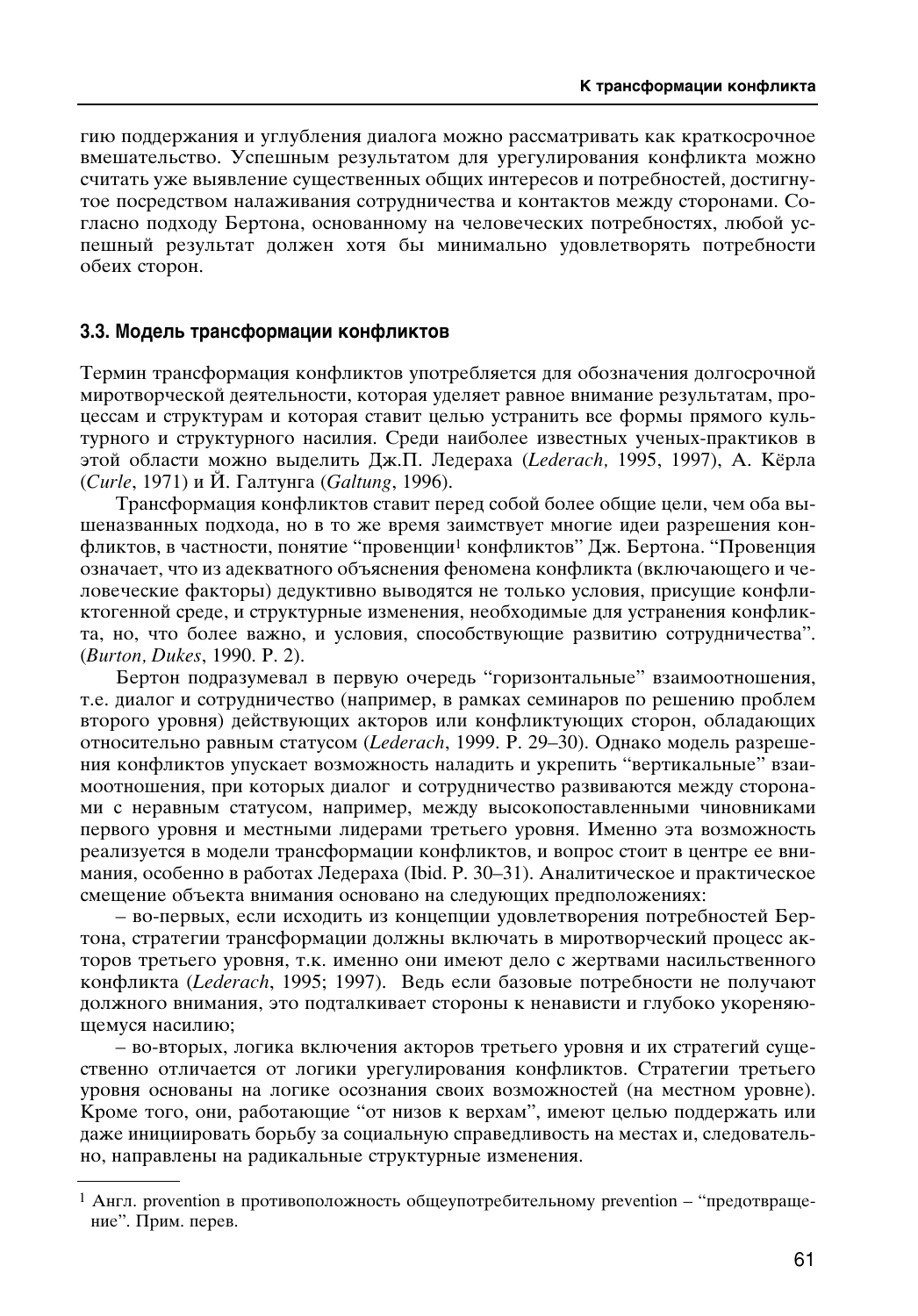#### Кордула Райманн

Эти построения основаны на предположении, что местные общины уже обладают потенциалом мирного строительства, уходящего корнями в традиционную культуру. Поэтому нельзя (да и невозможно) просто перенести методы урегулирования конфликтов из одного общества в другое. Это продемонстрировало бы недостаточное знание культурного наследия и ресурсов для работы в контексте иного общества (Lederach, 1995). Чтобы поддержать и продолжить борьбу, которая ведется на местном уровне, необходимо знать, какими способами данное общество традиционно үлаживало конфликты. В качестве примера можно привести общественный институт старейшин в Сомали, при котором старейшины, будучи членами клана, своим авторитетом способны заставить конфликтующие стороны уладить конфликт и признать соглашение.

Деятельность третьего уровня в широком смысле лучше всего рассматривать в рамках учения о ненасильственных действиях, в разработку которого внесли вклад Дж. Шарп (*Sharp, 1973*), Махатма Ганди (*Ghandi, 1938*, 1950) и М.Л. Кинг (*King*, 1963). Вне зависимости от своей религиозной принадлежности и политических взглядов все они рассматривали конфликт как ненасильственную борьбу за социальную справедливость.

"Ненасильственные действия выводят на поверхность существующие, но при этом отрицаемые и закамуфлированные напряжение и противоречия", – писали Маккарти и Шарп (*McCarthy, Sharp, 1997. P. XVI). Скрытые конфликты начинают* проявляться в ситуации "конструктивной ненасильственной напряженности", вызванной "народной властью" (Ibid). Чтобы освободиться от эксплуатации и подавления, группы, лишенные социальных или политических прав, могут воспользоваться ненасильственными методами борьбы. Это и есть "народная власть", которая может проявляться в виде демонстраций, забастовок и отказа от сотрудничества, до (экономических) бойкотов, или же обучения ненасилию.

В трактовке трансформации затяжные насильственные конфликты рассматриваются прежде всего как следствия неравноправных и авторитарных социальных и политических структур. Следовательно, чтобы их разрешить, необходимо повышать осознание группами своих прав и помогать им добиться признания. На местном уровне только ненасильственные действия способны решить неотложные проблемы, а также оказать давление на акторов первого (и второго) уровня, чтобы они прекратили военные действия и сосредоточили свои усилия на переговорах.

В качестве примера можно вновь привести ситуацию в Сомали в первой половине 1990-х годов (*Lederach*, 1997. Р. 52–53). Работа по принципу от низов к верхам началась там с серии обсуждений и соглашений о том, что нужно сделать для прекращения войны. Это происходило на местных конференциях по проблемам мира, где собирались представители различных кланов и родов. Организаторы конференций старались приглашать таких участников, которые имели бы полномочия представлять интересы и опасения своего клана и, следовательно, акцентировать внимание на безотлагательных задачах местного масштаба. После того, как на этих местных конференциях заключались соглашения, аналогичный процесс принятия решений повторялся на более высоком уровне, где круг участвующих кланов расширялся.

Представители первого и второго уровней склонны считать гражданское население и его широкие массы в прекращении и разрешении конфликтов пассивными и действовать исходя из этого. Сами же представители третьего уровня, напротив, придают первостепенное значение их роли и потенциалу в ненасильственной борьбе. Поэтому в отличие от разрешения и урегулирования трансформация конфликтов являет собой нечто большее, чем просто результат вмешательства третьих сторон.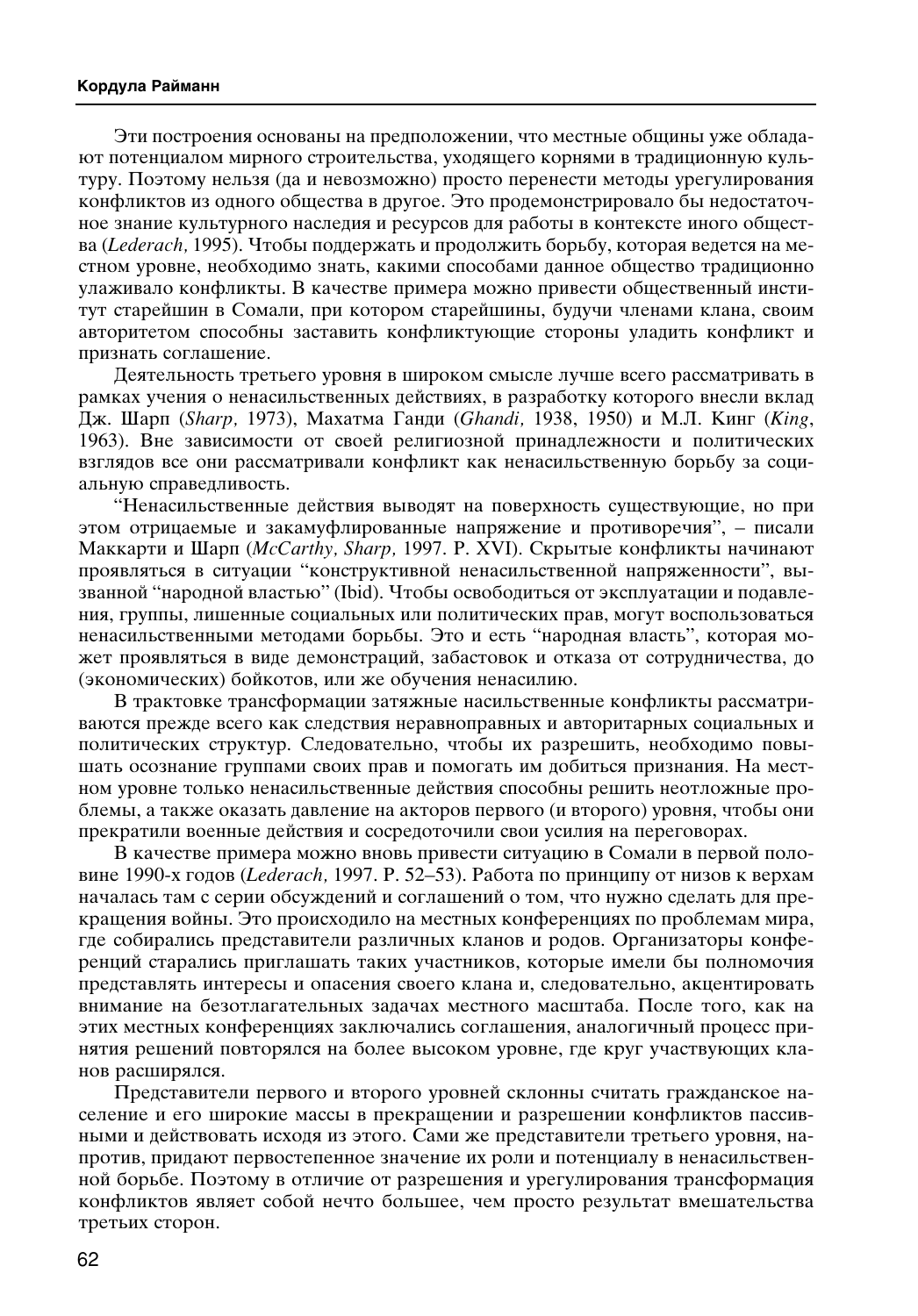Не вызывает сомнений, что ни первый, ни второй уровень (ни даже оба вместе взятые) не способны полно и исчерпывающе отразить те комплексные и динамичные инициативы установления мира, которые требуются в современных насильственных конфликтах. Следовательно, во-первых, в процессах построения мира должны использоваться стратегии третьего уровня, а во-вторых, практикам следует налаживать связь между деятельностью и стратегиями на всех трех уровнях, поскольку только такое взаимодействие позволяет развивать местный мирный потенциал и заключать стратегические альянсы между акторами на местном, государственном и международном уровнях.

Это в свою очередь говорит о том, что стратегии всех трех уровней должны рассматриваться как интегративные и взаимодополняющие, и все три формы вмешательства в конфликт достойны занимать подобающее место на разных стадиях его развития. Так, деятельность второго и третьего уровней может дополнять дипломатию первого уровня, не представляя при этом панацеи или хотя бы замены в случае провала стратегий первого уровня. Здесь будет уместно еще раз привести как пример норвежскую пару, которая предоставила свой дом для мирных переговоров между израильтянами и палестинцами. Их вклад заключался в том, что они подготовили почву для формальных переговоров, но это ни в коем случае не подменяло необходимости достичь согласия между сторонами по принципиальным вопросам (*Lederach*, 1997. P. 34).

Возможно, стратегии первого уровня не предназначены для решения проблем долгосрочного примирения и социальной справедливости. Наряду с этим деятельность на третьем уровне, хотя и помогает выполнить эти серьезные задачи, ее эффективность может оказаться минимальной или даже нулевой, если она не будет сопровождаться структурными изменениями на первом уровне, такими, как законодательное оформление прав меньшинств, создание условий для реализации этих прав, разделение власти и автономия, что позволило бы преодолеть этнические разногласия. Это основано на установке, что если полагаться лишь на один (практический или теоретический) подход к урегулированию конфликтов, то попытки распутать клубок противоречивых причин и следствий, которые присутствуют в затяжных конфликтах, будут обречены на провал.

Из сказанного следует, что нужно пытаться интегрировать и синтезировать деятельность первого, второго и третьего уровней не только в практической, но и в теоретической сфере. Однако до последнего времени исследователи в сфере урегулирования конфликтов не предпринимали целенаправленных попыток объединения разных теоретических подходов, будь то теория игр, человеческих потребностей или ненасилия (даже если и пытались, то не заявляли об этом открыто).

Это обусловлено несколькими причинами. Во-первых, прекращение конфликтов с акцентом на логику урегулирования вызывает ассоциации с реалистичной или силовой политикой, которая к настоящему времени в значительной степени дискредитировала себя. Именно в ранних работах по урегулированию конфликтов их авторы подчеркивали больше различия, а не сходства между разными теоретическими школами, как это было с противопоставлением подходов урегулирования и разрешения конфликтов. Вообще довольно долго в данной сфере проявлялась укоренившаяся дихотомия мышления: объективистская интерпретация конфликтов против субъективистской или же стратегии прекращения конфликтов против стратегий разрешения.

Но, как уже отмечено, те исследователи, которые занимались теорией разрешения конфликтов и использовали метод семинаров по решению проблем, обычно пользовались иными аналитическими рамками (такими, как регистрация потребностей и опасений), нежели те, кто специализировался на подходе прекращения конфликтов с акцентом на интересы и модели рационального выбора (*Clements*, 1998.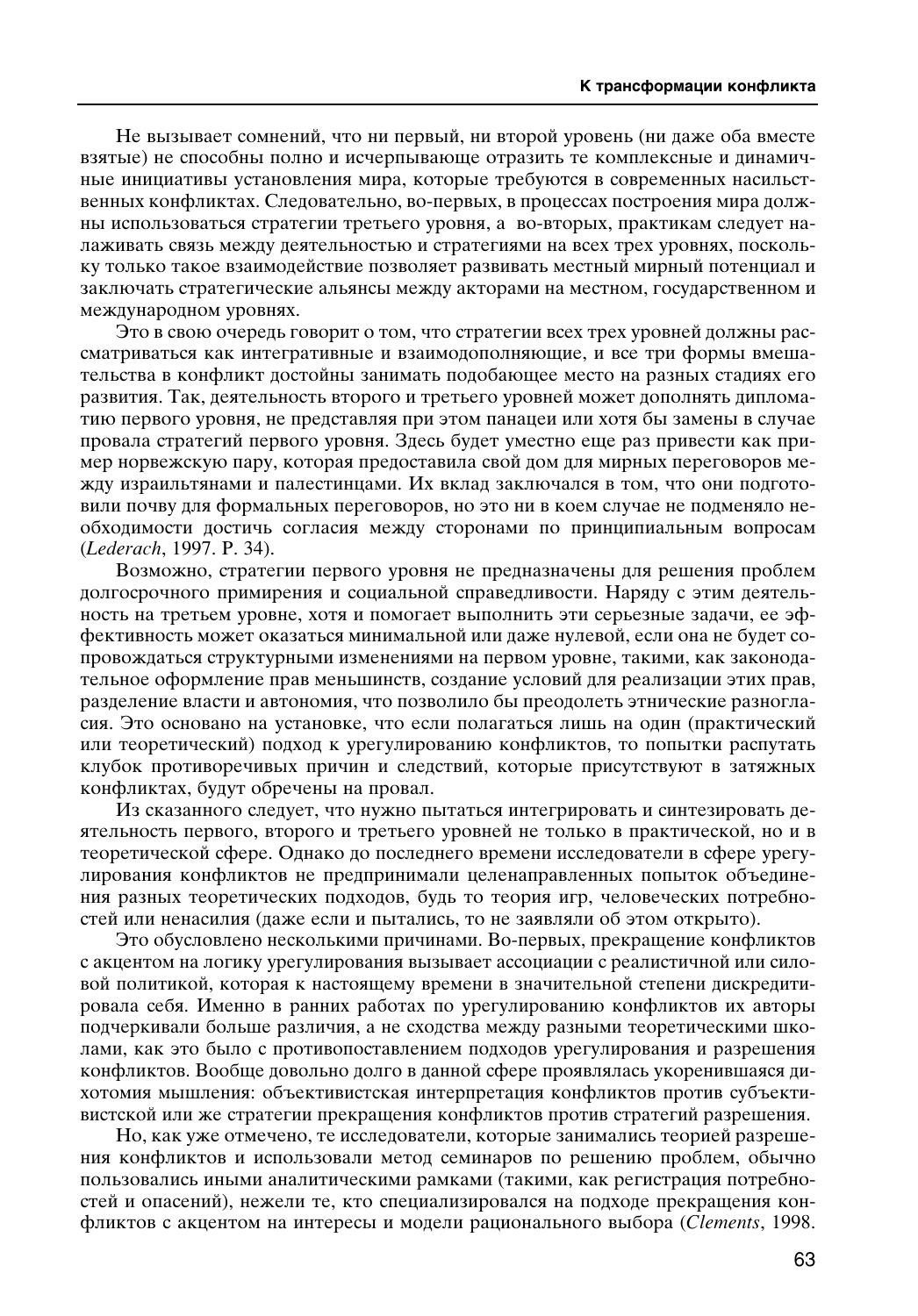Р. 136). Последняя и наиболее распространенная причина несоответствия между подходами заключается в том, что многие ученые не декларировали, на какие установки они опираются в своей работе, и следовательно, не определяли теоретической базы своей аргументации.

Если подходить к трансформации конфликтов как к концептуальному и практическому развитию и функциональному комбинированию более ранних моделей, то целесообразно искать оптимальное сочетание разных теорий, будь то теория игр, рационального выбора, человеческих потребностей или ненасильственных действий. Например, семинары по решению проблем почерпнули множество идей у практиков ненасилия – Ганди, Кинга и Шарпа, – каждый из которых подчеркивал, что необходимо уважать противника и стремиться к взаимовыгодному исходу (Mitchell, 1981. Р. 71–86). Взаимовыгодный исход в свою очередь представляет одну из основных концепций и целей большинства подходов в теории игр.

Другими словами, если взаимодополняемость является ключевым понятием всей сферы урегулирования конфликтов, необходимость которой никем не оспаривается, то она должна обладать также теоретическим характером и вести к взаимному обогащению и стратегическому союзу между теорией игр, теорией человеческих потребностей и практикой ненасилия. Синтез идей этих теорий должен опираться на тройственное понимание природы конфликта.

Трансформация рассматривает конфликт не только как элемент политического контроля и катализатора социальных перемен, но и как естественное проявление ненасильственной борьбы за социальную справедливость. Он играет в этом случае двойную роль – агента социального контроля и агента социальных перемен. (*Clements*, 1998. P. 138).

Но трансформация конфликта этим не ограничивается. Она предлагает фундаментально переосмыслить противопоставление понятий разрешения и прекращения конфликтов. Выдвигая на первый план вопрос социальной справедливости, трансформация отвергает традиционную цель урегулирования, т.е. восстановление ста*тус-кво*, а вместо этого развивает понятие конфликта как позитивного агента социальных перемен.

Трансформация конфликтов – это гибкий, долгосрочный, многоуровневый и динамичный процесс, который вовлекает намного больше акторов, чем предыдущие подходы. Этот подход стремится с пользой сочетать деятельность первого, второго и третьего уровней в рамках краткосрочных, среднесрочных и долгосрочных вмешательств. Поэтому он способен ввести в действие широкий круг участников, включая официальных, военных и политических лидеров (первый уровень); независимых экспертов, местных и международных НПО, специализирующихся на разрешении конфликтов (второй уровень); широкие массы, местные НПО, сотрудничающие в сфере развития и гуманитарной помощи (третий уровень). Комплексный подход не может и не должен сводиться к ярлыку "построения мира на низшем уровне". Его тройственная интерпретация конфликта предполагает соответственно и трехстороннее определение успеха, которое охватывает результаты, процессы и/или изменения.

Что касается результатов, то трансформация конфликтов ставит целью разрешить проблемы, вытекающие из потребностей и опасений конфликтующих сторон. Это означает, что необходимы два подхода: первый, который ориентировался бы на процесс и основное внимание уделял изменению негативных отношений и ценностей сторон и в итоге налаживал общение и сотрудничество между ними. Второй, ориентированный на изменения, подход подчеркивает политическое значение создания новых структур, которые признавали бы непривилегированные группы и повышали их самостоятельность, развивая и укрепляя таким образом социальную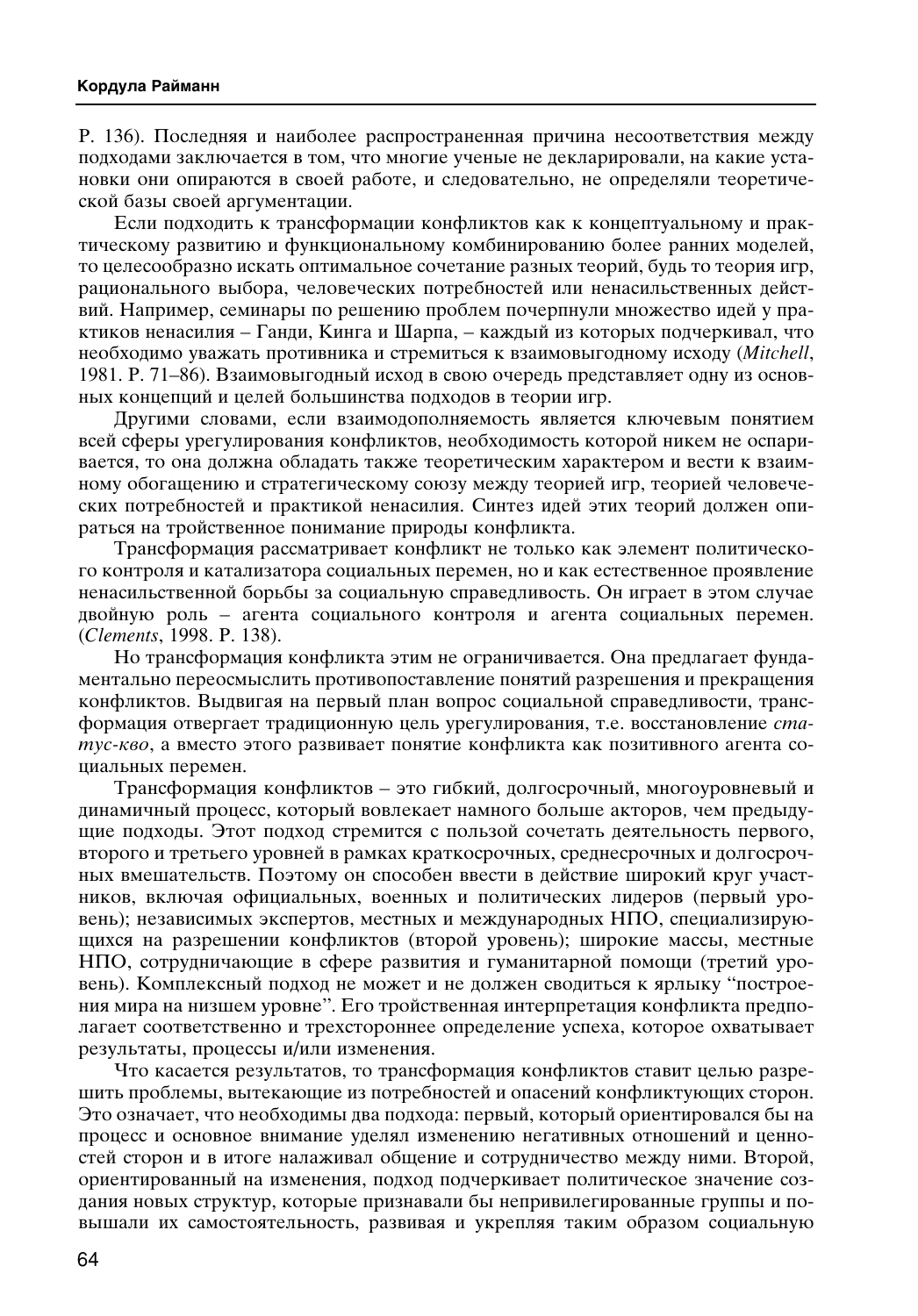справедливость. Из этого следует, что недостаточно удовлетворять базовые потребности на личном и межличностном уровне. Практики должны помогать группам достичь и обеспечить равноправный доступ к ресурсам и создать такую инфраструктуру, которая решала бы проблемы структурного неравноправия, что в долгосрочной перспективе должно привести к переустройству общества и примирению.

Определить успешность результата в контексте трансформации труднее, чем при менее сложных подходах прекращения и разрешения, поскольку трансформация включает понятие "положительного" мира. По мере устранения разных форм структурного и культурного насилия необходимо постепенно отказываться и от понятия "негативный мир". В условиях современных затяжных конфликтов это означает, что программой-минимум должна стать трансформация как причин, так и следствий социальных отношений и структур.

# 4. Роль теории и методов исследования

Сфера урегулирования конфликтов в целом и три рассмотренных выше подхода в частности охватывают лишь несколько небольших островков теории. Так, в отличие от недавних дискуссий в сфере международных отношений, в аналитическом подходе к урегулированию конфликтов еще не создано солидной теоретической базы, особенно там, где это касается онтологических и эпистемологических вопросов, таких, как цель научных изысканий, используемая методология и обоснование знания.

Я постараюсь привести примеры, подтверждающие эту довольно резкую критику. Самоочевидно, что теоретическое развитие того или иного подхода к урегулированию непременно должно опираться на конкретную теорию конфликта. Следовательно, теоретизирование должно начинаться с анализа идей, лежащих в основе наших представлений о насильственных конфликтах. Это должно привести к пониманию, что разные представления не ограничиваются теорией, а имеют разные последствия для теории и практики урегулирования и трансформации конфликтов.

К сожалению, анализ литературы по этому вопросу подтверждает, что большинству подходов и стратегий не хватает опоры на всестороннее и однозначное теоретическое осмысление конфликта (Scimecca, 1993. Р. 211-221). Создается впечатление, что, как констатируют Дж. Уолл и А. Линн, практика в данной сфере "значительно опередила развитие теории" (Wall, Lynn, 1993. Р. 182). Дж. Шимека также пишет, что до сих пор "не было предложено теоретического обоснования того, [кто], когда, и почему должен применять те или иные методы вмешательства в конфликт" (Scimecca, 1993. Р. 217). Неудивительно, что большинство исследований не имеет систематической теоретической основы (исключением можно считать сравнительное изучение конкретных примеров в работах С.Дж. Штедмана и Т. Принсена, для чего, по словам авторов, были выработаны определенные теоретические рамки) (Stedman, 1991; Princen, 1992).

Именно вследствие такой ситуации Дж. Шимека приводит аргументы в пользу разработки теоретической основы, уходящей корнями в социологию Макса Вебера (Weber, 1948). Он утверждает, что веберовская теория конфликта хорошо подходит на роль единой комплексной основы как для практики, так и для теории разных подходов в сфере урегулирования конфликта. Таким образом, Дж. Шимека затрагивает проблему теоретических пробелов в этой сфере и отсутствия последовательной теории конфликта, хотя большинство ученых и практиков поставили бы под сомнение ту исключительную роль, которую он отводит социологии Вебера.

Однако основное значение имеет то обстоятельство, что большинство реалий теории и практики урегулирования конфликта фактически оказываются навязан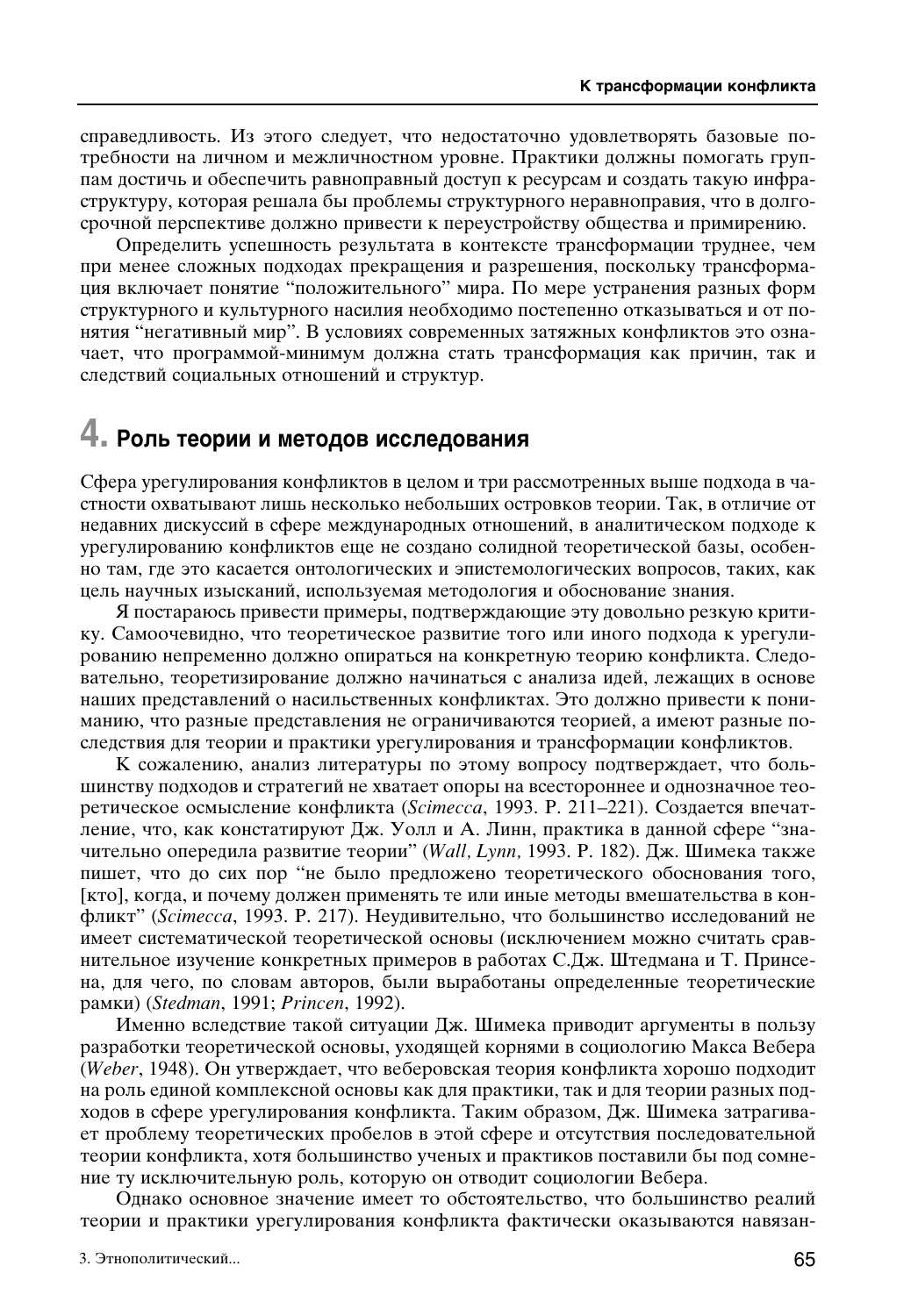ными имплицитными теориями конфликта (такими, как вышеупомянутое разделение на объективистское и субъективистское понимание конфликта). Создается впечатление, что эти реалии продолжают существовать, несмотря на то, что теоретические рамки остаются ограниченными. В итоге в сфере урегулирования конфликта теория сводится к анализу чужого или личного опыта с точки зрения причинноследственной логики и предложению тех или иных политических рекомендаций.

Лучшим тестом для теории является ее практическая применимость в направлении и формулировке политики в решении обозначенных задач, таких, как прекращение насильственного конфликта. Часто можно услышать мнение, что если приоритетом служит практическое урегулирование конфликта (т.е. реальная жизнь за окном), то зачем ученому-практику вообще нужна теория? Такая позиция – не считая всего прочего – демонстрирует весьма ограниченное понимание роли теории в үрегулировании конфликтов, т.к. большинство исследований в этой области так или иначе "опытным путем" приходит к использованию (хотя и имплицитному, а не декларированному) неких теоретических предпосылок.

Следовательно, для ученых и практиков теория должна стать инструментом, который поможет им лучше описывать, анализировать, а иногда и прогнозировать реальный мир. В зависимости от характеристик и стратегий третьих сторон и поведения самих участников конфликта, он будет определяться и ограничиваться такими факторами вмешательства, как ресурсы, которыми располагает третья сторона – будь то ее способность оказывать давление или вознаграждать или же ее компетентность (Bercovitch, Rubin, 1992. P. 10–21).

Если подходить к теории с этих позиций, то можно выделить по крайней мере четыре различных метода, которые помогут сфере урегулирования преодолеть пропасть между теорией, исследованиями и практикой (*Fisher*, 1997; *Zartman*, *Rasmussen,* 1997. P. 263).

Такие исследователи, как С. Штедман (*Stedman*, 1991), Дж. Беркович и Б. Рубин (*Bercovitch, Rubin, 1992; Rubin, 1981*), Т. Принсен (*Princen, 1992*), В. Зартман (*Zartman*, 1985) и В. Жабри (*Jabri*, 1990), в своих работах использовали сравнительное, описательное и эмпирическое документирование безуспешных или успешных примеров үрегулирования конфликтов, которые можно также найти в "Журнале по переговорам" (Negotiation Journal) и "Международные переговоры" (International Negotiation). Однако и у вышеупомянутых авторов систематический и теоретически обоснованный анализ конкретных случаев представляет скорее исключение, чем правило.

С другой стороны, такие ученые, как Дж. Беркович и Р. Уэллс (Bercovitch, Wells, 1993), а также М. Николсон (Nicholson, 1992), ставят перед собой цель выявить и описать не столько примеры, сколько закономерности и взаимосвязи или даже причины эффективного урегулирования конфликтов. Они индуктивно создают теории, используя количественные методы для формулирования и проверки гипотез, например относительно контекстуальных факторов посредничества (таких, как характеристики сторон или идентичность и ранг посредников). Такого рода исследования либо принимают форму крупномасштабных систематических учений об эффективном урегулировании конфликтов, как книга Дж. Берковича, либо предлагают экспериментальные, лабораторные подходы к вмешательству третьей стороны, как в исследованиях Б. Рубина (Rubin, 1980). Именно от полномасштабных систематических учений чаще всего ожидают идей и рекомендаций, которые политические деятели могли бы применять в разработке стратегических направлений (Bercovitch, 1997; *Zartman, Rasmussen, 1997. P. 133*).

Работы таких ученых, как Р. Фишер и У. Юри (*Fisher, Ury,* 1981), а также Дж. Бертона (в особенности его ранние работы 1969 г.), уступая в эмпирических качествах, используют скорее описательный стиль со множеством примеров из жизни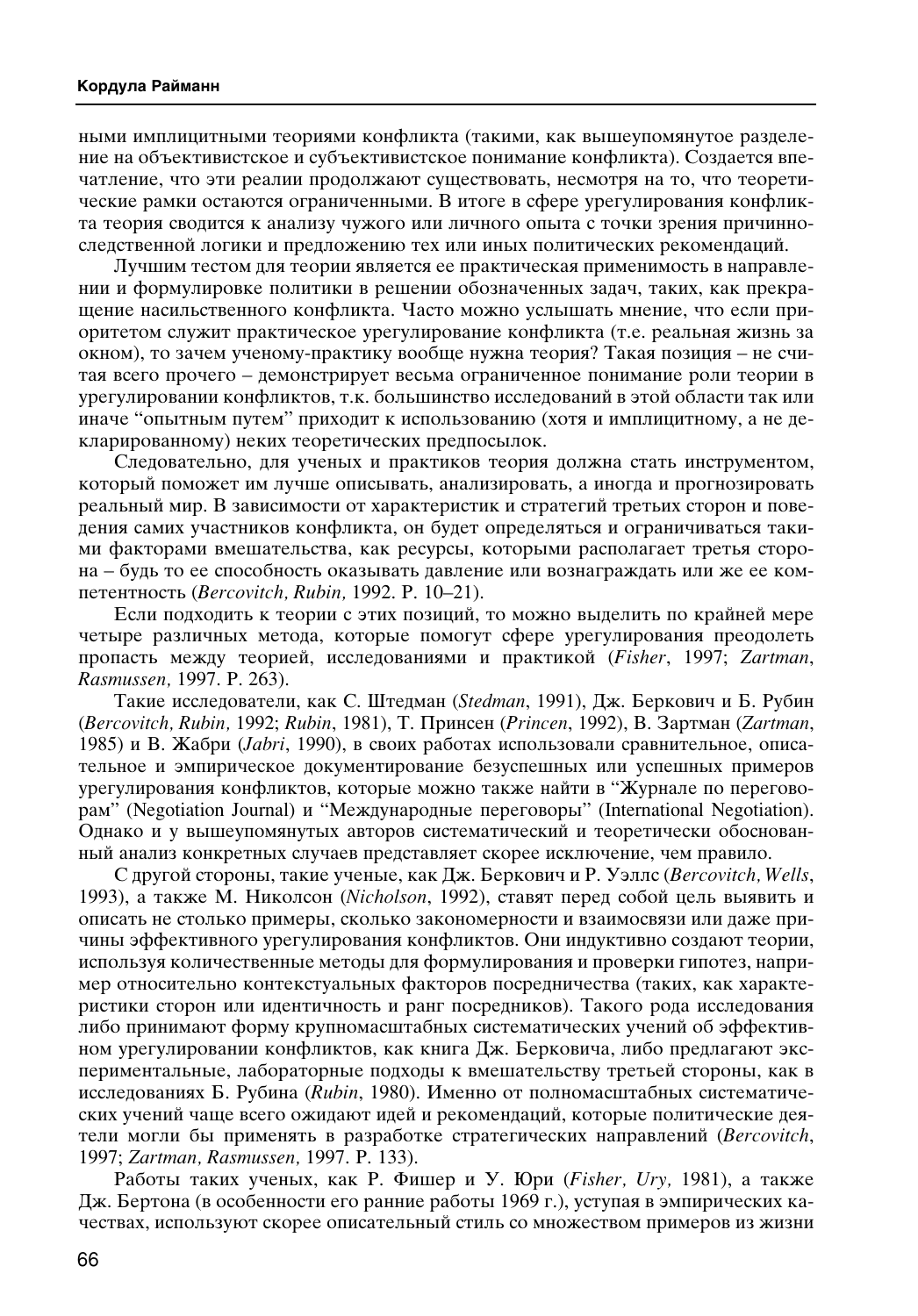и рецептов. Этот подход можно обозначить как индуктивное теоретизирование; его приверженцы предлагают "...ряд методов и процессов, выбор которых зависит от индивидуальной компетентности и опыта того или иного практика" (*Scimecca*, 1993. Р. 214). Большинство этих методов опираются на статичные модели, представляющие собой "...индуктивные описания ключевых компонентов практической деятельности, дополненные рецептами по вмешательству" (Fisher, 1997; Zartman, *Rasmussen,* 1997. P. 261). Наглядным примером такого подхода может служить деятельность Гарвардского проекта по переговорам.

М. Клейбер подчеркивает, что между эмпирическими данными и интуитивными предположениями в области урегулирования конфликтов проходит тонкая грань, и указывает на то, что "[большинство] исследований жаждет продемонстрировать, что представляют собой убедительные свидетельства, а на поверку оказываются лишь собранием недоказанных догадок, мнений и случайных наблюдений" (*Kleiboer,* 1996. ê. 376). ÑÂÈÒÚ'ËÚÂθÌÓ, ÏÌÓ"Ë ˉÂË î˯‡ Ë ûË (*Fisher, Ury,* 1981; *Ury*, 1991) и Бертона (*Burton*, 1987) изложены в популярных пособиях, справочниках или "книгах рецептов", предлагающих рекомендации и упражнения по навыкам урегулирования конфликтов (Mitchell, 1993. P. 83).

Нет единого мнения о том, например, что представляют собой упражнения, предложенные Бертоном и другими авторами в рамках методологии семинаров по решению проблем. Представляют ли они попытку индуктивного теоретизирования по поводу идей и гипотез о конфликтах и методах их разрешения (см., в частности, *Fisher*, 1997b. P. 256; *Hill*, 1982)? Или же являются попыткой дедуктивного теоретизирования, т.е. обобщения знаний о конфликтах и их разрешении, которое опирается на более общую теорию человеческих потребностей (см., в частности, Fetherstone "The Problem-Solving Workshop in Conflict resolution", *Woodhouse*, 1991. Р. 252-255)? Возможно, эту неясность, даже противоречивость, типичную для литературы по урегулированию конфликтов, можно объяснить тотальной двусмысленностью и неточностью определений в работах Бертона, или по крайней мере обобщениями, основанными на избирательном изучении его работ, которые сами по себе довольно расплывчаты.

Тем не менее, анализ упражнений из семинаров по решению проблем, предложенных Бертоном (*Burton*, 1969, 1972) и Фишером (*Fisher*, 1983), выявляет еще одну, более общую и не менее серьезную проблему: большинство исследований по этим семинарам как бы одновременно дедуцирует и индуцирует гипотезы. Это неудивительно, если вспомнить, что первоначальный энтузиазм ученых по поводу потенциала этих семинаров для генерирования теорий так и не привел к систематической проверке этих теорий (Mitchell, 1993. Р. 89–90).

Некоторые ученые выбрали путь индуктивного теоретизирования, например, под влиянием "практической теории" (Weiss, 1999) или антропологии и этнографии (*Wolfe, Honggang, 1996*). В качественных исследованиях такого рода вопросы для изучения формулируются исходя из имеющихся данных, затем проверяются во время практической работы на местах, а по завершении стадии сбора информации критически пересматриваются и совершенствуются.

Справедливости ради надо отметить, что как бы ни различались эти подходы в методологическом плане, все они основаны на понятии ценностного нейтралитета и объективности и признают возможность объективного знания о реальном мире за окном независимо от того, опирается ли это знание на субъективный опыт или нет. По мере их развития такие объективные научные находки все более расходятся с ценностными суждениями, которые, хотя и считаются крайне субъективными, тем не менее, обладают теоретико-познавательным приоритетом.

Лишь те немногие ученые, которые специализируются на общей, практической социальной теории (например, А. Керл), ставят этот подход под сомнение. В своей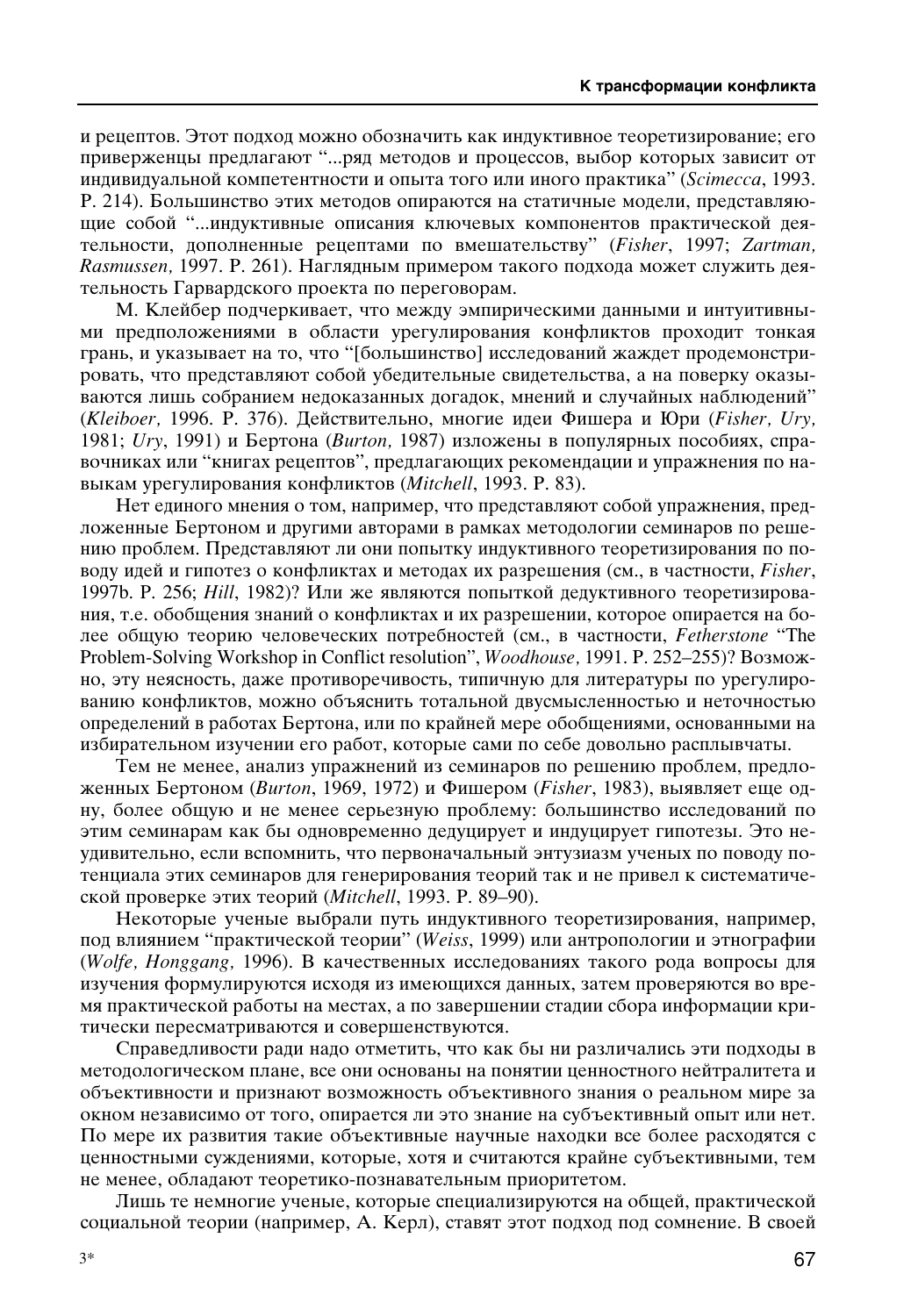работе они опираются на определение "объективности как меж-субъективного диалога, основанного на открытых предпосылках, *то есть ценностях...*" (*Galtung*, 1996. P. 16; курсив. – *K. Райманн*). Они утверждают, что в сфере урегулирования конфликтов основное внимание исследования должно уделяться эмпирическим данным, не забывая при этом, что практика урегулирования формировалась под влиянием уже существующих теоретических концепций. Скажем, в прошлом большинство исследований, особенно в англо-американской научной среде, ограничивалось отвлеченным анализом стратегий и поведения третьих сторон и вопросами природы конфликта.

В результате этого в практике урегулирования конфликтов считалось допустимым работать над "реалиями", подчас забывая о том, что эта практика уже стала зависимой от весьма догматичных, но не проверенных установок. Это касалось таких вопросов, как легитимность, власть и нейтральность третьих сторон, природа универсальных и групповых человеческих потребностей, дисбаланс власти между сторонами, а также успешность и беспристрастность процессов урегулирования конфликтов.

Если отводить теории роль эмпирического инструмента, то большинство теоретических и концептуальных подходов к урегулированию конфликтов превращается в подходы по решению проблем, применяемые в рамках господствующих институтов и социальных отношений (*Cox*, 1981. P. 129). Подход по решению проблем уже по определению "...принимает мир таким, какой он есть, с присущими ему социальными взаимоотношениями и принципами распределения власти, а также институтами, воплощающими эти взаимоотношения и принципы" (Ibid.). Однако необходимо подчеркнуть, что это совершенно иной тип подхода к решению проблем, отличный от того, который подразумевается механизмом семинаров по решению проблем Бертэна.

Подходу по решению проблем не удалось критически осмыслить те основополагающие условия, в рамках которых он действует (особенно это касается общественного строя и статус-кво, а также гендерных проблем), равно как и поставить под вопрос свои представления об универсальности и объективности. Это помогает понять, почему среди большинства современных концептуальных и объяснительных парадигм в сфере решения проблем существует некое молчаливое согласие относительно концепций социальной справедливости и, следовательно, негативного и позитивного мира (Zartman et. al., 1996. P. 79–98). Работа Б. Буша и Дж. Фолджера, посвященная разрешению конфликтов местного масштаба, и в частности, развитию альтернативного разрешения конфликтов в США (APK), ставит ряд провокационных вопросов об оценке успешности урегулирования (Bush, *Folger*, 1994). Ученые и практики склонны называть те или иные инициативы по урегулированию конфликтов эффективными, не анализируя, что в действительности подразумевается под этим. Например, можно ли считать снижение уровня враждебности и насилия или же прекращение огня разновидностью эффективного урегулирования конфликтов?

Большинство исследований по этому вопросу страдает отсутствием открытой нормативной теоретической основы, необходимой для правильного понимания и оценки успешности урегулирования конфликтов (Kleiboer, 1996. P. 377; 1998). Так, Расмуссен, Роухана и Ротман подчеркивают, что в большинстве случаев оценка либо проводится неправильно, либо не проводится вообще главным образом потому, что "отсутствует ясное теоретическое обоснование вмешательства" (Folger, 1999. Р. 214). Мы должны наконец раскачать лодку урегулирования конфликтов. В конце концов, что это за священные и неопределимые ценности, что лежат в основе всех теорий, но никогда не обсуждаются вслух и не подвергаются сомнению?

Хороший пример таких ценностей можно найти в вопросе о гендере. Что мы имеем в виду, когда в сфере урегулирования конфликтов говорим об индивиде?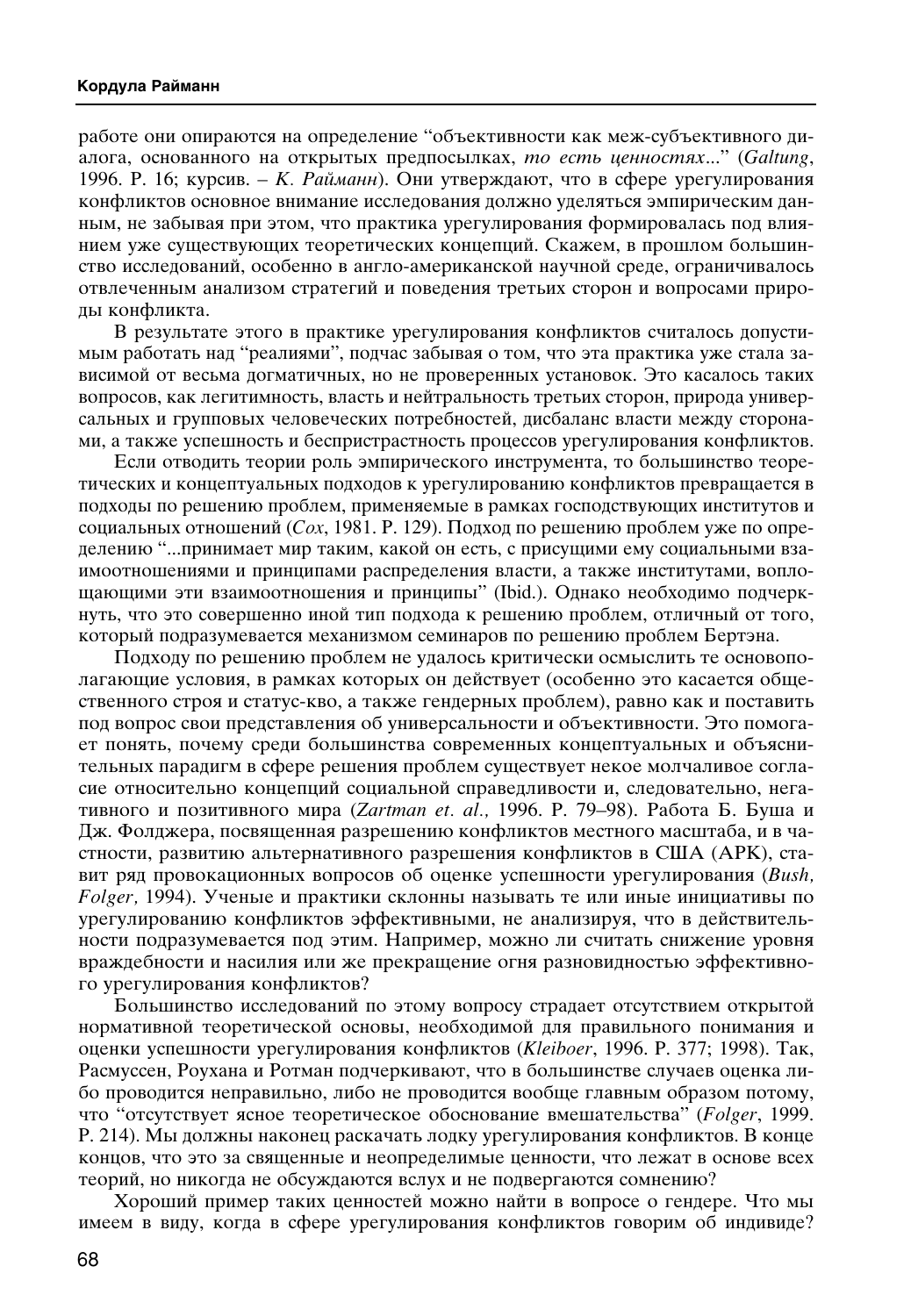Считаем ли мы его или ее рациональным, но в то же время способным на эмпатию и сотрудничество, гендерно-нейтральным? Помимо всего прочего, ученые заслуживают серьезной критики за подобное гендерно-нейтральное видение теории и практики урегулирования конфликтов: их рабочие гипотезы всегда считали само собой разумеющимся, что урегулирование конфликтов не оказывает особого влияния на соотношение позиций и роли женщин и мужчин в обществе, будь то во время войны или мира.

Так, в частности, и при анализе, и при урегулировании затяжных конфликтов за пределами внимания оставляют обычно женщин и мужчин, "не имеющих ценности" ("цветных", неевропеизированных, рабочих или гомосексуалистов), вместе с их интересами, социальными потребностями, идеями и опытом (Reimann, 2001). Даже поверхностный обзор литературы показывает, что урегулирование конфликтов на концептуальном и особенно на практическом уровне остается мужским занятием. В отличие от внутригосударственного и местного уровней, на международной арене среди практиков и ученых, занимающихся урегулированием конфликтов, попрежнему доминируют мужчины.

С точки зрения феминизма, сфера урегулирования конфликтов фактически воспроизводит и косвенно укрепляет характерные для большинства патриархальных обществ структуры власти, основанные на иерархии и доступные только избранным. Ясно, почему вмешательства третьей стороны по большей части стремятся ограничить или подавить социальные конфликты, возникающие вокруг проблем гендерного неравенства. Но тогда необходимо задать себе вопрос: не играем ли мы роль волка в овечьей шкуре? Не меняет ли урегулирование конфликтов одни символы на другие, практически поддерживая старые невидимые патриархальные принципы и методы, только в условиях нового социального порядка? В свете этих вопросов урегулирование конфликтов все больше тонет в логике и практике урегулирования, игнорируя скрытую расстановку сил (например, гендерное неравенство).

Такое положение приводит и к более серьезным вопросам. Если урегулирование конфликтов не является гендерно-нейтральным, в чем тогда заключается его глубокое понимание общественной и частной сферы? Каким должен быть гендерно-адекватный посредник или ученый? Иными словами, как практика урегулирования конфликтов определяет мужчину или женщину? Как теория интерпретирует мужественность и женственность?

Нетрудно заметить, что большинство подходов по урегулированию конфликтов опирается на довольно статичное и упрощенное понимание идентичности. Несмотря на то, что и Бертон, и Азар, и множество других ученых считали группы с общей идентичностью наиболее подходящей единицей анализа для изучения затяжных или неразрешимых социальных конфликтов, они не смогли адекватно показать и объяснить все разнообразие факторов, которые формируют и меняют идентичность. Необходимо хорошо представлять себе, что понятия мужественности и женственности и их связь с насилием или миром в ходе большинства конфликтов меняются и требуют постоянного внимания и переосмысления.

Вышеприведенные вопросы лишь подчеркивают, что именно необсуждаемые и скрытые ценности ученых-практиков задают параметры успешности в урегулировании конфликтов. Например, концепция эффективного результата в такой парадигме приобретает вид субъективной ценностной конструкции, а не объективного описания. Впрочем, назвать инициативу по урегулированию конфликтов успешной – уже само по себе ценностное суждение.

Еще неизвестно, смогут ли дискуссии по оценке воздействия на мир и конфликт (ОВМК) (см. статью М. Хоффмана в данном сборнике) предложить альтернатив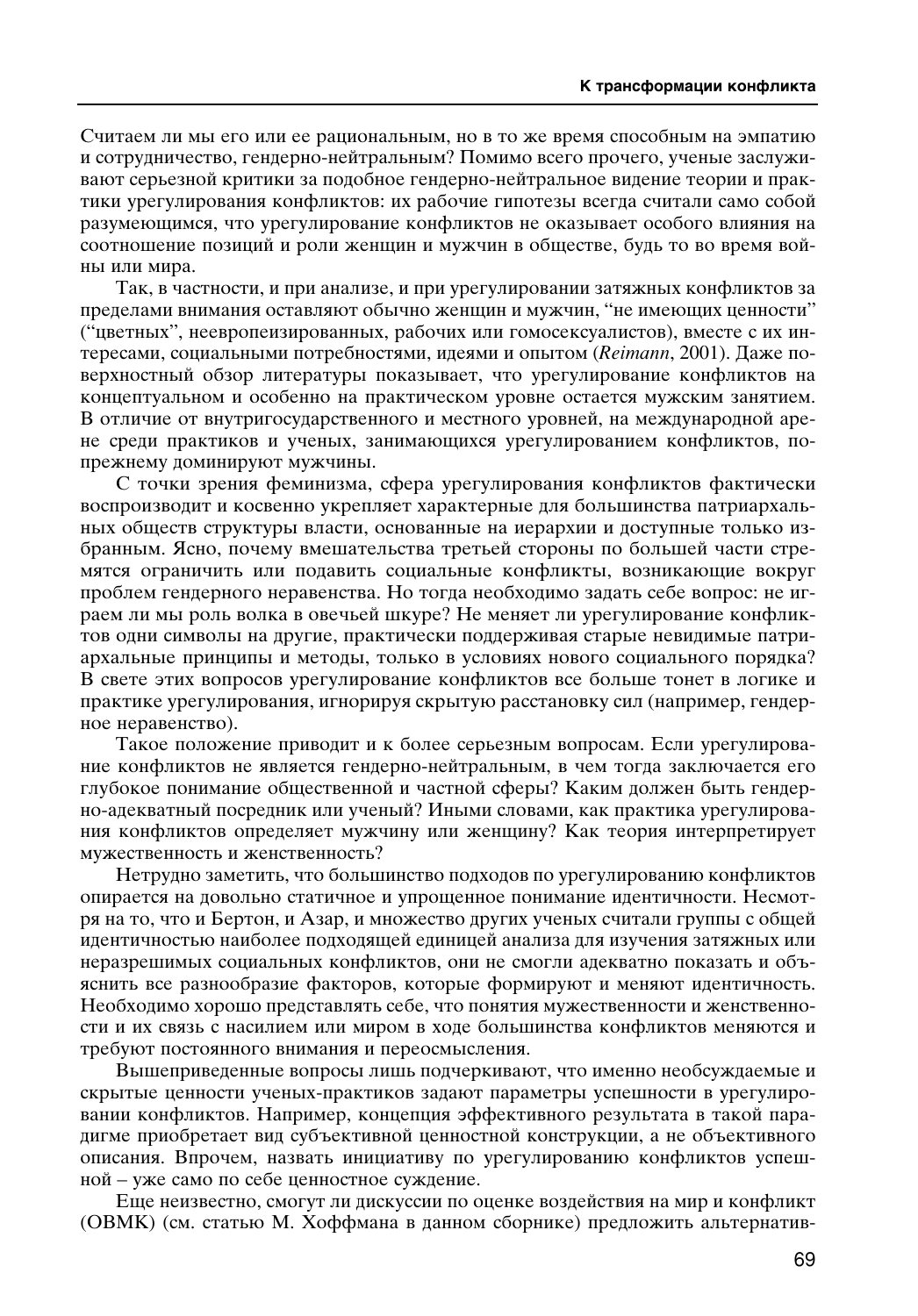ную концептуальную основу для систематизации и оценки успешности инициатив в сфере урегулирования конфликтов. Критики этого подхода имеют право задать вопрос, не станут ли приобретающие популярность лаконичные и аккуратные списки критериев успеха лишь жалкими каплями в пустыне отсутствия теории.

Кроме этого, вызывает сомнения способность произвольно выделенных и, с моей точки зрения, довольно статичных индикаторов конфликта помочь понять общий контекст непредсказуемых, крайне запутанных и динамичных взаимодействий, присущих большинству межгрупповых конфликтов. Как можно, например, втиснуть в категорию успеха или индикатора конфликта все те неустойчивые, меняющиеся и комплексные формы идентичности и деятельности, которые характерны для женщин?

Для большинства женщин внутригосударственный конфликт представляет неоднозначный опыт. Иногда насильственные конфликты могут подтолкнуть освобождение и повысить самостоятельность женщин, поскольку в ситуации конфликта они обнаруживают, что могут успешно исполнять такие роли в частной и общественной жизни, которые ранее считались исключительно мужскими. Но этот опыт сопровождается глубоким опустошением, вызванным массовыми зверствами и вопиющими нарушениями прав человека, включая сексуальное насилие, изнасилования и принудительную проституцию. Поэтому при обсуждении роли женщин в насильственном конфликте необходимо постоянно помнить о сложном взаимодействии концепций уязвимости и статуса "жертвы", с одной стороны, и самостоятельности и эмансипации – с другой, и не поддаваться соблазну поставить одну выше другой (*Reimann*, 2001).

Можно представить сценарий, при котором индикаторы конфликта были бы классифицированы, но это по-прежнему не объясняло бы динамику системного насилия в обществе, характерного для многих современных конфликтов. Какова тогда была бы политическая и этическая роль ОВМК? Похоже, большинство ее типов содержит лишь ограниченные политические и этические принципы использования своих же результатов. Это неудивительно, поскольку большинство предложенных к настоящему времени индикаторов как успеха, так и конфликта отнюдь не опирается на парадигму мирного и справедливого общества. Хотя ОВМК, безусловно, способна повысить экономическую продуктивность проектов по налаживанию сотрудничества, ее тенденция навешивать на миротворческую деятельность ярлыки успеха или провала делает ее неспособной решать этические или политические дилеммы.

Дж. Бертон был одним из немногих ученых, которые не побоялись затронуть и довольно детально обсудить недостатки того, что Р. Кокс обозначил "подходами к решению проблем" (Бертон называет их подходами к решению головоломок). Согласно Бертону, "...решение – это отнюдь не конечный продукт. Оно представляет собой ряд новых взаимосвязей, в свою очередь содержащих собственный набор проблем... [Решение] проблем часто требует нового синтеза знаний или методов, а также изменения теоретической структуры... [Система] взаимодействий должна быть открытой, т.е. ее компоненты должны взаимодействовать не только между собой... но и с более общим контекстом, который невозможно контролировать" (Ibid. P. 5).

В своей теоретико-нормативной критике подход Бертона опирается на критическую теорию, которая ставит под вопрос "застывшие и ограничивающие свободу формы общественной жизни", и тем самым развенчивает традиционные подходы к решению проблем (*Devetak*, 1996. P. 148). Деветак, как и Бертэн, подвергает сомнению происхождение любых институтов и социальных отношений. По аналогии с бертоновским подходом, критическая теория рассматривает возможности для прив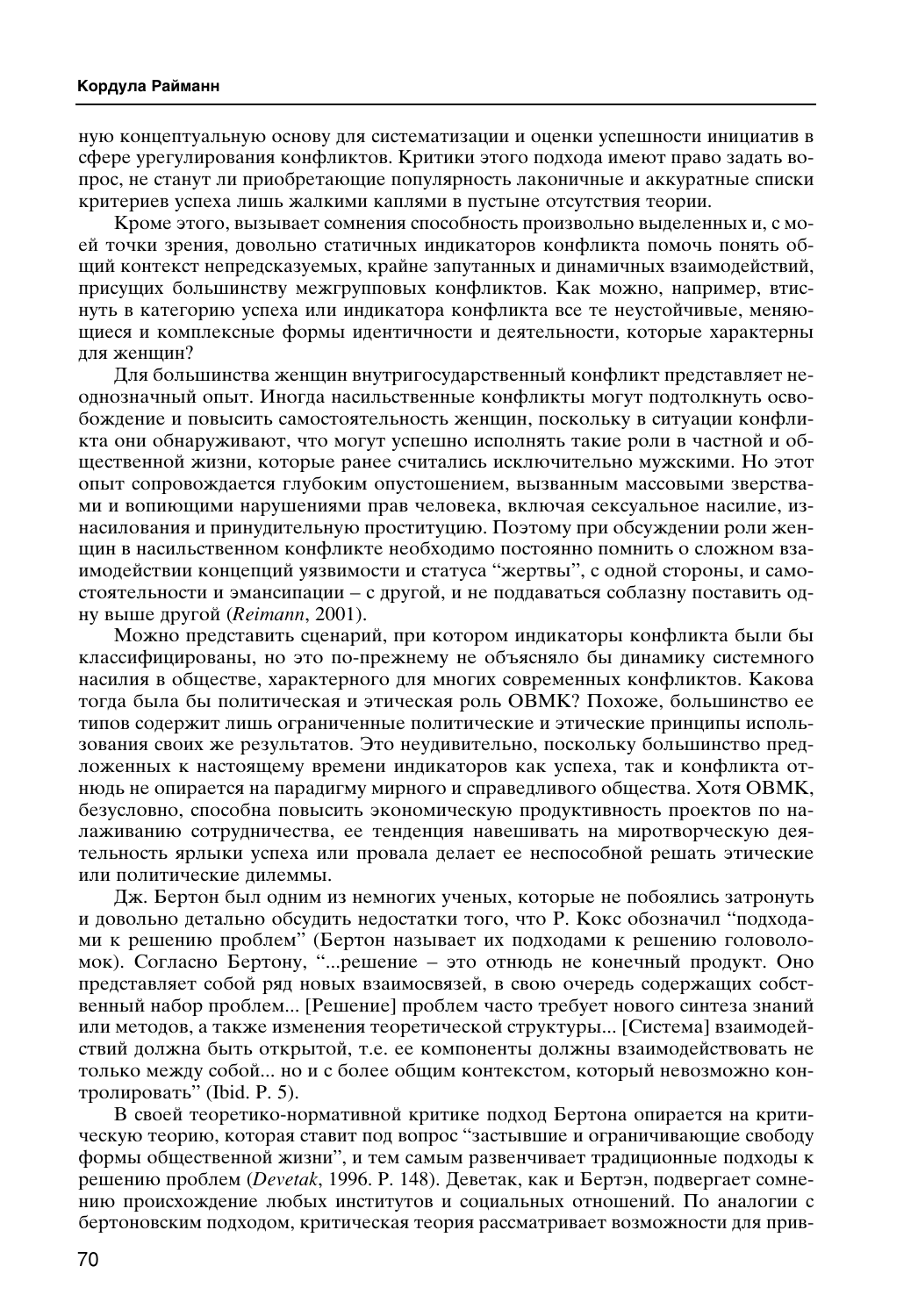несения социальных изменений, и следовательно, трансформации доминирующей  $\chi$ еоциальной и политической системы (*Cox*, 1981. Р. 129–130).

Еще один интересный вопрос состоит в том, можно ли считать семинары по решению проблем Бертона аналогом идеальной речевой ситуации Ю. Хабермаса, поскольку в последней все участники имеют равные возможности выступать и задавать вопросы. И наконец, как и Бертон, Хорхаймер подчеркивает, что знания – это не просто отражение конкретной исторической ситуации, они должны восприниматься как социальная сила, способная изменять общество (*Horkheimer*, 1972. P. 215).

Тем не менее вышеприведенная антипозитивистская аргументация Бертона расходится с его в целом позитивистским подходом к научному изучению конфликта. Его работы отражают поиск неидеологической модели общественного строя, которая включала бы безоценочную концепцию объективных человеческих потребностей. Другими словами, кредо Бертона – переход от субъективности к научно обоснованной объективности (*Burton*, 1993. P. 57) – оказывается, по мнению некоторых исследователей, "...неуместным, потому что любой анализ социальной сферы отражает ценности тех, кто его проводит. Следовательно, в мире конкурирующих ценностей ни одна конкретная модель как таковая не имеет преимуществ. Ни одна из них не свободна от идеологии. Так как Джон Бертон стремится изменить мир, ему приходится идеологически доказывать необходимость этих изменений. Попытки облачить свои ценности в одеяние естественных наук просто ни к чему не приводят. Модель социального порядка, свободная от идеологии, – это иллюзия, и будет ошибкой апеллировать или стремиться к ней" (*Little*, 1984. P. 95).

# $5.$  Открытые вопросы и проблемы

Проведенный в данной статье анализ имел целью, помимо прочего, показать, что доминирующая в настоящее время англо-американская эмпирическая методология, которая сочетает научные методы с предписаниями, рассчитанными на политическую стратегию (как в случае с Бертоном и Берковичем), многое позаимствовала из общепринятых научных теорий причинности. Характерная для социальной теории пропасть между фактами и ценностями принимается как данность, даже неизбежность, и большинство исследований в сфере урегулирования конфликтов даже не пытались проверить, насколько она глубока.

Этим объясняется, почему во многих исследованиях в этой сфере преобладает дихотомический образ мышления. Мой краткий обзор литературы по урегулированию конфликтов показал, что, к сожалению, исследования слишком долго основывались на некорректных противопоставлениях: объективности и субъективности, стратегий прекращения и разрешения конфликтов, а также беспристрастности и пристрастности (*Beckett*, 1997).

Для сферы урегулирования конфликтов и трансформации существует реальная и насущная потребность включиться в более широкие дебаты, происходящие в социологии и политологии. Идеи феминизма, критической теории и социального конструктивизма помогут интегрировать подходы, способные навести мосты между противопоставленными образами мысли и теориями (обсуждение возможного успеха гендерно-ориентированных подходов к урегулированию конфликтов см. *Reimann*, 2001). Дальнейшие обсуждения как внутри, так и за пределами сферы урегулирования и трансформации конфликтов покажут, насколько дебаты в социологии и политологии начали проникать в данную сферу и предлагать новые идеи.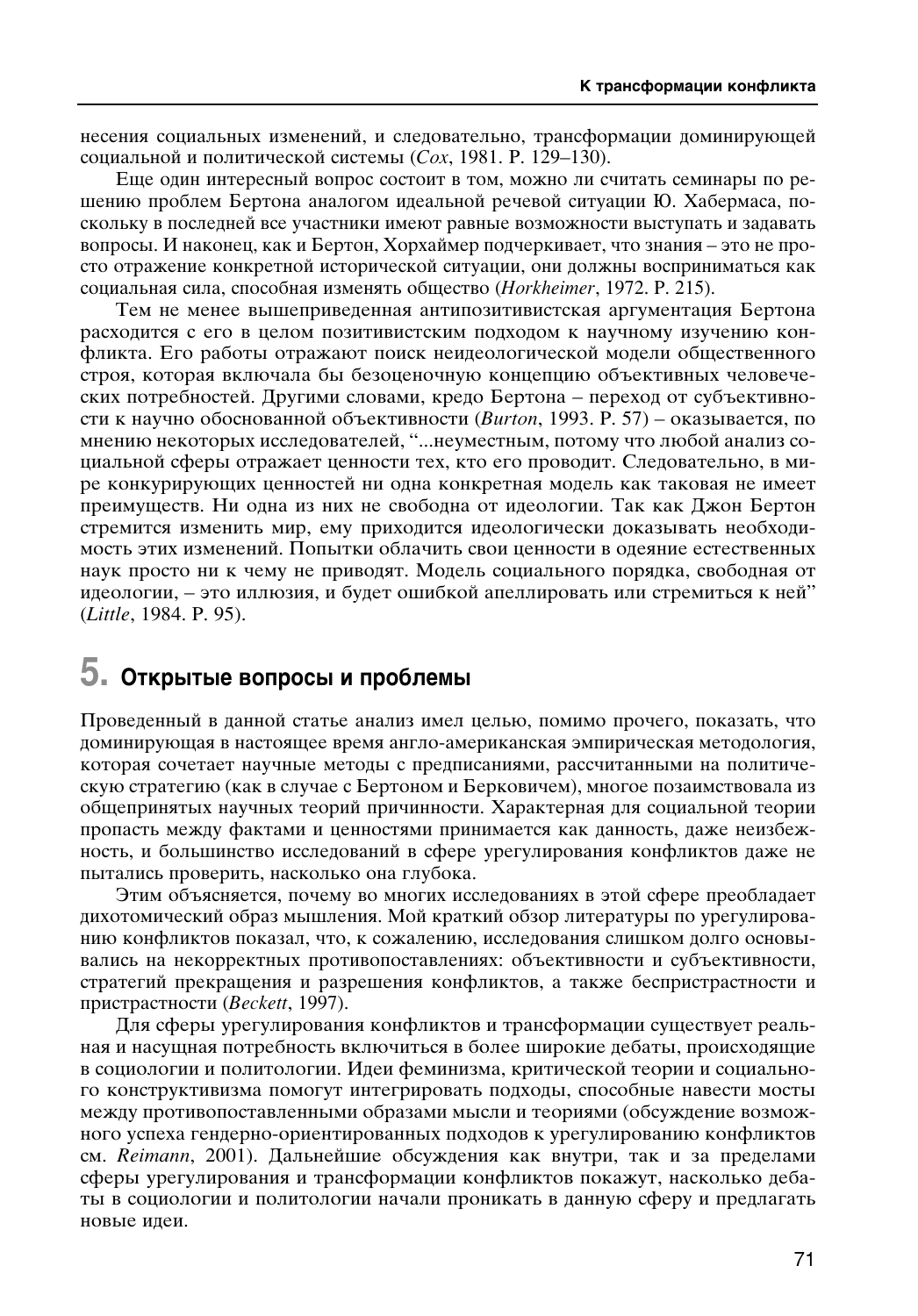- *Banks M., Mitchell C.R.,* 1991. A Handbook of the Analytical Problem-solving Approach. Fairfax; VA: Institute for Conflict Analysis and Resolution.
- *Beckett G*., 1997. Social Theory and the Theory and Practice of Conflict Resolution // Issues in Peace Research 1997–1998 / Ed. L.-A. Broadhead. Bradford: Department of Peace Studies / University of Bradford. P. 59–86.
- *Bennett D.S.,* 1996. Security, Bargaining and the End of Interstate Rivalry // International Studies Quarterly. Vol. 40, No 2. P. 157-184.
- *Bercovitch J.,* 1984. Social Conflicts and Third Parties: Strategies of Conflict Resolution. Boulder; CO: Westview.
- *Bercovitch J.,* 1992. The Structure and Diversity of Mediation in International Relations // Mediation in International Relations. Multiple Approaches to Conflict Management. London: St. Martin's Press. P. 10–21.
- *Bercovitch J.* (ed.), 1996. Resolving International Conflicts: The Theory and Practice of Mediation. Boulder; CO: Lynne Rienner.
- *Befcovitch J., Rubin J.* (eds.), 1992. Mediation in International Relations. Multiple Approaches to Conflict Management. London: St. Martin's Press.
- *Bercovitch J., Wells R.,* 1993. Evaluating Mediation Strategies: A Theoretical and Empirical Analysis // Peace and Change.  $\mathcal{N}$  18. P. 3–25.
- *Bloomfield D.,* 1997. Peacemaking Strategies in Northern Ireland: Building Complementarity in Conflict Management Theory. NY: St. Martin's Press.
- *Brams S.J.,* 1990. Negotiation Games: Applying Game Theory to Bargaining and Arbitration. NY: Routledge.

*Burton J*., 1968. Systems, States, Diplomacy and Rules. Cambridge: Cambridge UP.

- *Burton J.*, 1969. Conflict and Communication: The Use of Controlled Communication in International Relations. London: Macmillan.
- *Burton J*., 1972. World Society. London: Macmillan.
- *Burton J.*, 1979. Deviance, Terrorism and War: The Process of Solving Unsolved Social and Political Problems. Oxford: Martin Robertson Press.
- *Burton J.,* 1987. Resolving Deep-Rooted Conflicts: A Handbook. Lanham; MD: UP of America.
- *Burton J.* (ed.), 1990. Conflict: Human Needs Theory. London: Macmillan.
- *Burton J., Dukes F.* (eds.), 1990. Conflict: Readings in Management and Resolution. London: Macmillan.
- *Burton J.*, 1993. Conflict Resolution as Political Philosophy // Conflict Resolution Theory and Practice: Integration and Application / Eds. D.J.D. Sandole, van H. der Merwe. Manchester; NY: Manchester UP.
- *Bush Ç., Folger J.,* 1994. The Promise of Mediation: Responding to Conflict Through Empowerment and Recognition. San Francisco: Jossey-Bass.
- *Clements K.*, 1998. A Field in Tension: From Alternative Dispute Resolution to Conflict Transformation // Politics, Policy and Practice: Essays in Honour of Bill Willmott / Eds. R. du Pressis and G. Fougere. Christchurch; New Zealand: University of Canterbury. P. 129–148.
- *Corbin J*., 1994. The Norway Channel: The Secret Talks that Led to the Middle East Peace Accord. NY: Atlantic Monthly Press.
- *Coser L.A*., 1956. The Functions of Social Conflict. NY: Free Press.
- *Cox R.W.*, 1981. Social Forces, States and World Orders: Beyond International Relations Theory // Millennium. Vol. 10, No 2. P. 126-155.
- *Cox R.W.,* 1983. Gramsci, Hegemony, and International Relations: An Essay in Method // Millennium. Vol. 12, № 2. P. 162-175.
- *Curie A*., 1971. Making Peace. London: Tavistock Publications.
- *Dahrendorf R.,* 1957. Towards a Theory of Social Conflict // Journal of Conflict Resolution. Vol. 2,  $\mathbb{N}^2$  2. P. 170–183.
- *Dahrendorf R.,* 1994. Der moderne soziale Konflikt // Essayszur Politik der Freiheit. Muenchen.
- *Devetak R*., 1996. Critical Theory // Theories of International Relations / Eds. S. Burchill, A. Linklater et al. London: Macmillan Press. P. 210–251.
- *Diamond L., McDonald J*., 1996. Multi-Track Diplomacy: A Systems Approach to Peace. Washington; DC: Kumarian Press.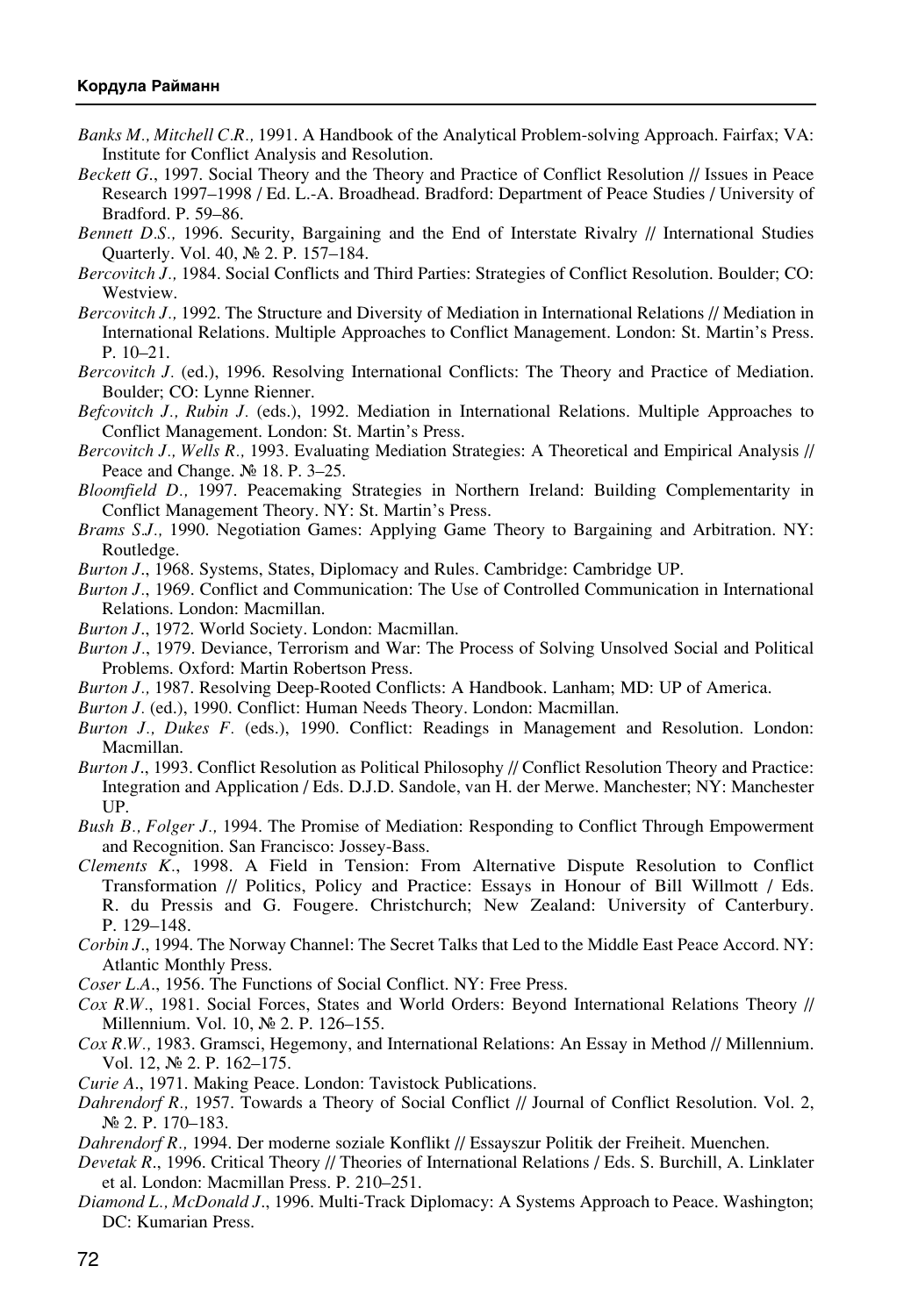- *Fetherston A.B., Parkin A.C*., 1997. Transforming Violent Conflict: Contributions from Social Theory // Issues in Peace Research 1997–1998 / Ed. L.-A. Broadhead. Bradford: Department of Peace Studies / University of Bradford. P. 19–57.
- *Fetherston A.B.*, 2000. From Conflict Resolution to Transformative Peacebuilding: Reflections from Croatia. Working Paper 4 (April). Bradford: Centre for Conflict Resolution. Department of Peace Studies / University of Bradford.

*Fisher R., Ury W.*, 1981. Getting to Yes: How to Negotiate Without Giving In. London: Arrow Books.

- *Fisher R.J.*, 1972. Third Party Consultation: A Method for the Study and Resolution of Conflict // Journal of Conflict Resolution. Vol. 16, No 1. P. 67–94.
- *Fisher R.J.*, 1983. Third Party Consultation as a Method of Conflict Resolution: A Review of Studies // Journal of Conflict Resolution. Vol. 27, No 2. P. 301-334.
- *Fisher R.J*., 1997a. Interactive Conflict Resolution. Syracuse; NY: Syracuse UP.
- *Fisher R.J.*, 1997b. Interactive Conflict Resolution // Peacemaking in International Conflict. Methods and Techniques / Eds. I.W. Zartman, J.L. Rasmussen. Washington; DC: United States Institute for Peace. P. 263.
- *Fisher R.J., Keashly L.*, 1991. The Potential Complementarity of Mediation and Consultation within a Contingency Model of Third Party Intervention // Journal of Peace Research. Vol. 28,  $\mathbb{N}$  1. P. 29–42.
- *Folger J.P., Jones T.S*., 1994. New Directions in Mediation: Communication Research and Perspectives. London: Sage Publications.
- *Galtung J*., 1996. Peace by Peaceful Means: Peace and Conflict, Development and Civilization. London; Oslo: Sage Publications / PRIO.
- *Ghandi M.K*., 1938. Hind Swaraj, or Indian Home Rule. Ahmedabad: Navajivan Publishing House.

*Ghandi M.K.*, 1950. Satyagraha in South Africa. Ahmedabad: Navajivan Publishing House.

- *Glasl F*., 1982. The Process of Conflict Escalation and Roles of Third Parties // Conflict Management and Industrial Relations / Eds. G. B.J. Bomers and R.B. Peterson. Boston: The Hague; London: Kluwer / Nijhoff Publishing. P. 119–140.
- *Hill Ç.*, 1982. An Analysis of Conflict Resolution Techniques: From Problem-Solving Workshops to Theory // Journal of Conflict Resolution. Vol. 26,  $\mathbb{N}^2$  1. P. 109–138.

*Horkheimer M.*, 1972. Critical Theory. NY: Seabury Press.

*Jabri V*., 1990. Mediating Conflict: Decision-Making and Western Intervention in Namibia. Machester: Manchester UP.

*Jabri V*., 1996. Discourses on Violence: Conflict Analysis Reconsidered. Manchester: Manchester UP. *King M.L*., 1963. Why We Can't Wait. NY: New American Library.

- *Kleiboer M*., 1996. Understanding the Success and Failure of International Mediation // Journal of Conflict Resolution. Vol. 40, № 2. P. 360–389.
- *Kleiboer M.*, 1998. Multiple Realities of International Mediation. Boulder/CO: London: Rienner.
- *Lederach J.P.*, 1995. Preparing for Peace: Conflict Transformation Across Cultures. NY: Syracuse UP.
- *Lederach J.P.*, 1997. Building Peace. Sustainable Reconciliation in Divided Societies. Washington; DC.: United States Institute of Peace Press.
- *Lederach J.P.*, 1999. Justpeace: The Challenges of the 21st Century // People Building. Peace.  $\mathbb{N}^3$  35: Inspiring Stories from around the World / Ed. European Centre for Conflict Prevention (in co-operation with the International Fellowship of Reconciliation (IFOR) and the Coexistence Initiative of State of the World Forum). Utrecht: European Centre for Conflict Prevention. P. 27–36.
- *Lewer N.*, 1999. International Non-Governmental Organisations and Peacebuilding Perspectives from Peace Studies and Conflict Resolution. Working Paper 3 (October). Bradford: Centre for Conflict Resolution. Department of Peace Studies / University of Bradford.
- *Little R.*, 1984. The Decision Maker and Social Order: The End of Ideology or the Pursuit of a Chimera? // Conflict in World Society: A New Perspective on International Relations / Ed. M. Banks. Brighton: Wheatsheaf. P. 78–95.
- *McCarthy R.M., Sharp G*., 1997. Nonviolent Action: A Research Guide. NY; London: Garland Publishing, Inc.

*Miall H.*, 1992. The Peacemakers: Peaceful Settlements of Disputes since 1945. London: Macmillan.

- *Miall H., Ramsbotham O., Woodhouse í*., 1999. Contemporary Conflict Resolution. Cambridge: Polity Press.
- *Mitchell C*., 1981. The Structure of International Conflict. London: Macmillan.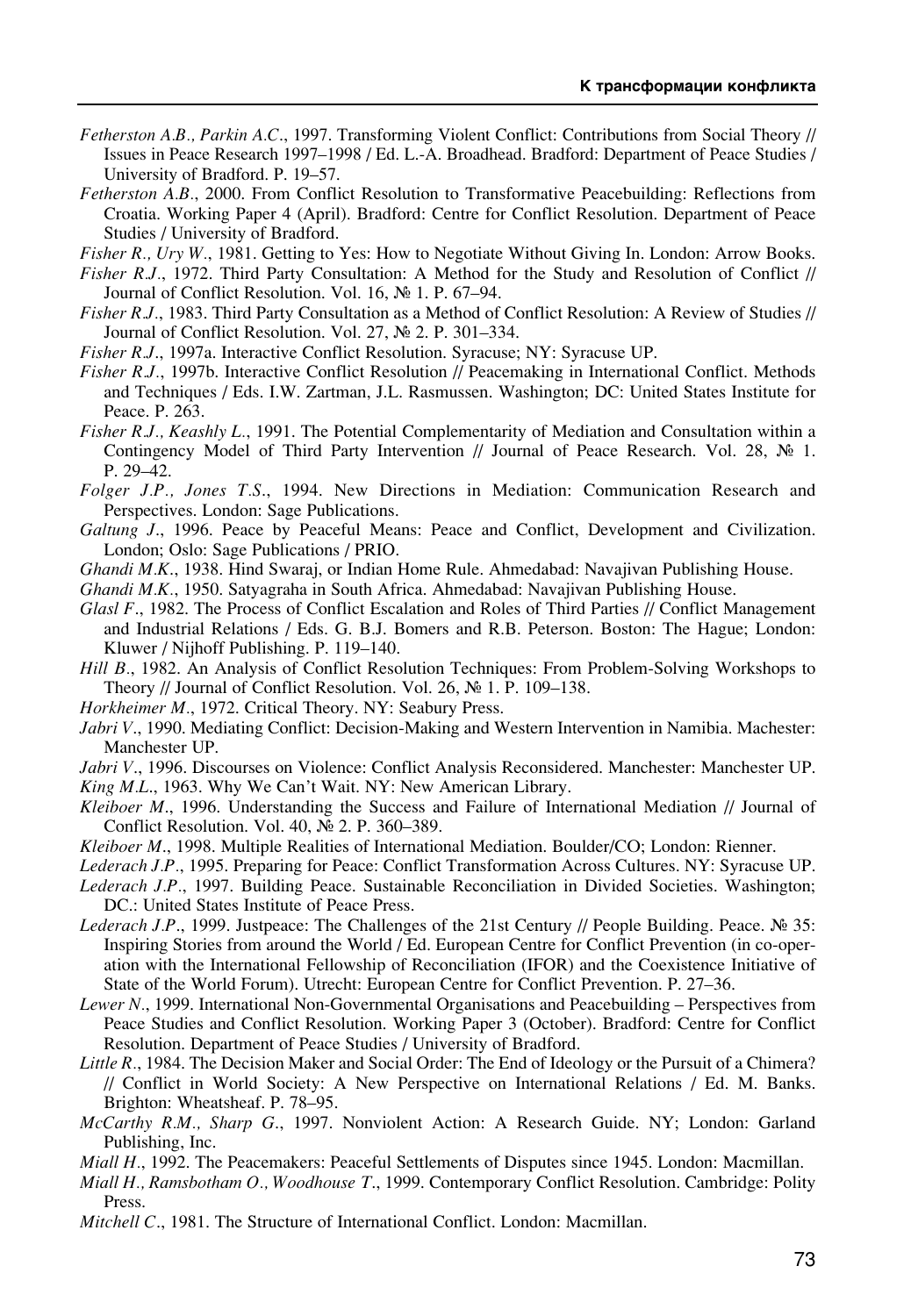- *Mitchell C*., 1991. Recognising Conflict // Peacemaking in a Troubled World / Ed. T. Woodhouse. Oxford: Berg Books. P. 221.
- *Mitchell C*., 1993. Problem-Solving Exercises and Theories // Conflict Resolution Theory and Practice: Integration and Application / Eds. D.J.D. Sandole, H. van der Merwe. Manchester; NY: Manchester UP. P. 89–90.
- *Moore C.W*., 1986. The Mediation Process: Practical Strategies for Resolving Conflict. San Francisco: Jossey-Bass.
- Mott Foundation, 1999. Reaching for Peace: Lessons Learned from Mott Foundation's Conflict Resolution Grantmaking. Conducted by CDR Associates and the Berghof Research Centre for Constructive Conflict Management.
- *Nicholson M.,* 1992. Formal Theories in International Relations. Cambridge: Cambridge UP.
- *Prein H.*, 1994. A Contingency Approach for Conflict Intervention // Group and Organisation Studies. Vol. 9, No 1. P. 81-102.
- *Princen T., 1992. Intermediaries in International Conflict. Princeton; NJ: Princeton UP.*
- *Reimann C.*, 2001. Engendering the Field of Conflict Management: Why Gender Does Not Matter! Thoughts from a Theoretical Perspective. Peace Studies Papers. Working Paper 2. Fourth Series. January. Bradford: Department of Peace Studies, University of Bradford.
- *Ropers N*., 1997. Roles and Functions of Third Parties in the Constructive Management of Ethnopolitical Conflicts. Berlin: Berghof Research Center for Constructive Conflict Management.
- *Ropers N*., 1998. Towards a Hippocratic Oath of Conflict Management? Eight Critical Statements Relating to the Contribution of NGOs in Conflict Prevention and Conflict Transformation // Prevention and Management of Violent Conflicts. An International Directory / Ed. European Platform for Conflict Prevention and Transformation (in cooperation with PIOOM and the Berghof Research Center for Constructive Conflict Management). Utrecht: European Platform for Conflict Prevention and Transformation. P. 27–33.
- *Ropers N., Debiel T*. (eds.), 1995. Friedliche Konfliktbearbeitungin der Staaten- und Gesellschaftswelt. Bonn: Eine Welt. Texte der Stiftung Entwicklung und Frieden.
- *Ross M.H., Rothman J.* (eds.), 1999. Theory and Practice in Ethnic Conflict Management: Theorizing Success and Failure. London: Macmillan Press.
- *Rubin J.Z*., 1980. Experimental Research on Third-Party Intervention in Conflict // Psychological Bulletin. Vol. 87, № 2. P. 379-391.
- *Rubin J.Z*. (ed.), 1981. Dynamics of Third-Party Intervention: Kissinger in the Middle East. NY: Praeger.
- *Rupensinghe K*. (ed.), 1995. Conflict Transformation. London: Macmillan.
- *Sandole D.J.D., van der Merwe H.* (eds.), 1993. Conflict Resolution Theory and Practice: Integration and Application. Manchester; NY: Manchester UP.

*Scimecca J.A.,* 1993. Theory and Alternative Dispute Resolution. A Contradiction in Terms? // Conflict Resolution Theory and Practice: Integration and Application / Eds. D.J.D. Sandole, H. van der Merwe. Manchester; NY: Manchester UP. P. 211–221.

*Schmid H.*, 1968. Peace Research and Politics // Journal of Peace Research. Vol. 5, Nº 3. P. 217–232.

*Sharp G.,* 1973. The Politics of Nonviolent Action. Boston: Porter Sargent.

*Simmel G*., 1955. Conflict and the Web of Group Affiliations, trans. K. Wolff and R. Bendix. NY: Free Press.

*Stedman S.J.,* 1991. Peacemaking in Civil War: International Mediation in Zimbabwe, 1914–1980. Boulder / CO: Lynne Rienner.

*Ury W.*, 1991. Getting Past "No": Negotiating with Difficult People. NY: Bantam Books.

- *Wall J., Lynn A.*, 1993. Mediation: A Current Review // Journal of Conflict Resolution. Vol. 37, № 1. P. 60–194.
- *Webb K., Koutrakou V.N., Walters M.*, 1996. The Yugoslavian Conflict, Europe Mediation and the Contingency Model: A Critical Perspective // Resolving International Conflicts: The Theory and Practice of Mediation / Ed. J. Bercovitch. Boulder / CO: Lynne Rienner. P. 171–189.
- *Weber M.*, 1948. The Theory of Social and Economic Organization. Glencoe: The Free Press.
- *Weiss A.*, 1999. Rassistische Effekte unter antirassistisch engagierten Multiplikatorlnnen. Zur interaktiven Reproduktion einer symbolisch vermittelten Dimension sozialer Ungleichheit // Unpublished Doctorate Dissertation. Humboldt Universitaet zu Berlin.
- *Wolfe A.W., Honggang Y.* (eds.), 1996. Anthropological Contributions to Conflict Resolution. London: University of Georgia Press.